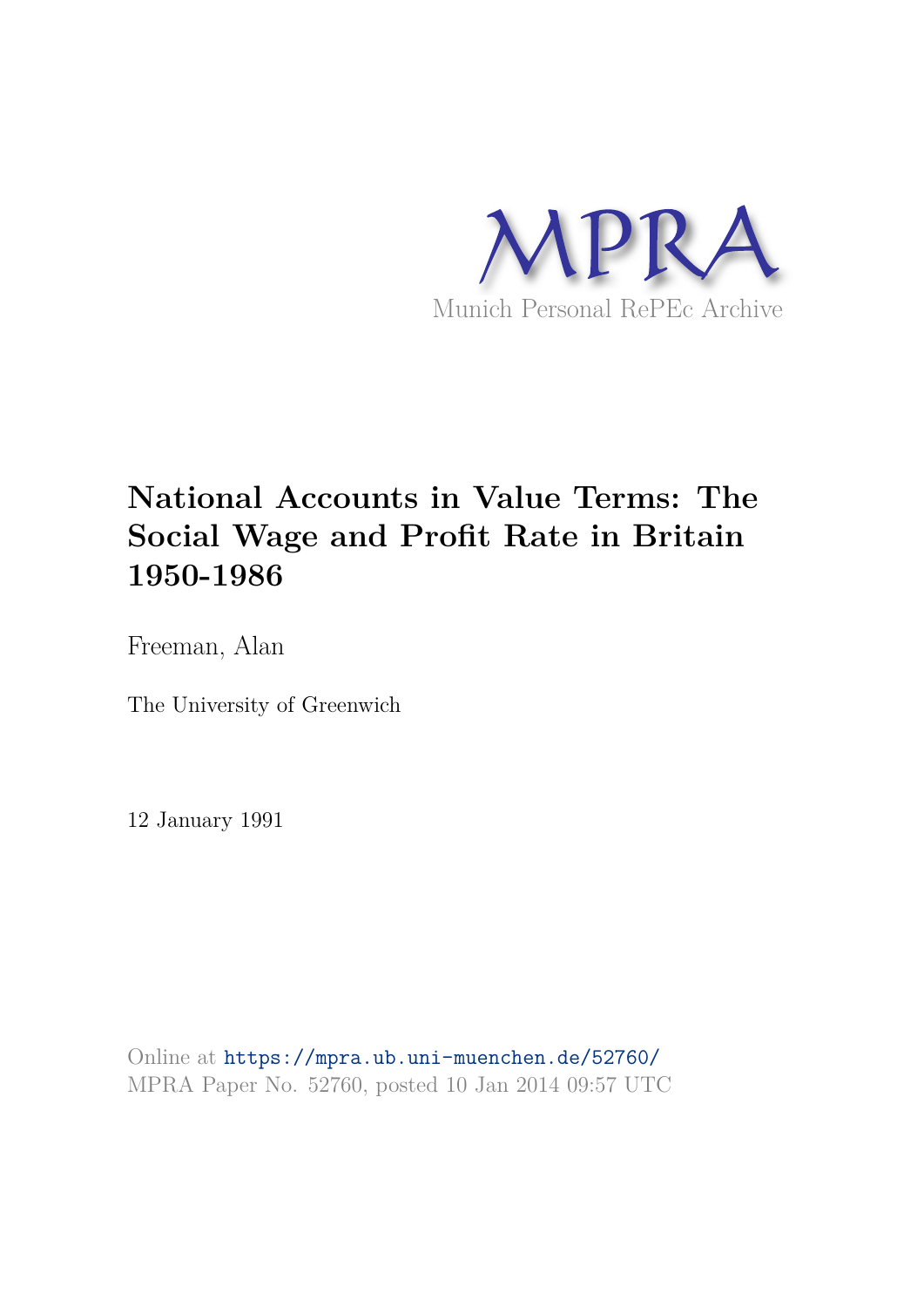## NATIONAL ACCOUNTS IN VALUE TERMS: THE SOCIAL WAGE AND PROFIT RATE IN BRITAIN 1950‐1986

Alan Freeman

University of Greenwich

February, 1991

### Abstract

This paper reproduces, for archival purposes, chapter 5, of the same name, which appeared in Dunne (1991). It represents one of the first systematic attempts that I know of, to present complete 'Value National Accounts', that is to say, accounts presenting social reproduction in terms of the value categories of Karl Marx.

The critical requirement is not, as might be thought, the reduction of money categories to labour time categories: though this is desirable particularly when comparing or aggregating the accounts of different countries or in tracing the movement of an economy over time, if the Monetary Equivalent (MELT – see Ramos 2004) has been changing. Rather, it is to 'transform' the accounts in such a way that there is a single source of value added (labour) instead of, as in the standard accounts, the normal three sources of value which are Marx's 'Holy Trinity' of capital, land and labour.

The consequence of bestowing on land and capital the property of creating value means that money sums such as interest and rent, instead of being presented as deductions from the value added or, in national accounts terms 'transfers' from labour to capital, are treated as if they were sources of value in their own right, mystifying not only the production process itself but the distribution of the produced value between social classes.

The paper proposed, and quantified for the UK economy, an alternative presentation in which these mystifications are corrected, and on this basis, established a 'completed scheme of reproduction' showing the role of productive and unproductive labour respectively in the UK economy.

The paper also marked a watershed in the evolution of what was to become the Temporal Single System Interpretation (TSSI) of Marx's theory of value. I had not at that time met Andrew Kliman. However, very shortly after this paper, working with Paolo Giussani, we arrived independently from Andrew Kliman at the formulations of Marx's schemas of reproduction that the key features of TSSI. I entered into correspondence with Andrew Kliman shortly after this, and the IWGVT was established not long after that.

**Keywords**: Value; Quantitative Marxism; MELT; MEL; Money; Labour; Marx; TSSI; Temporalism, National Accounts

**JEL codes**: E01; B14; B12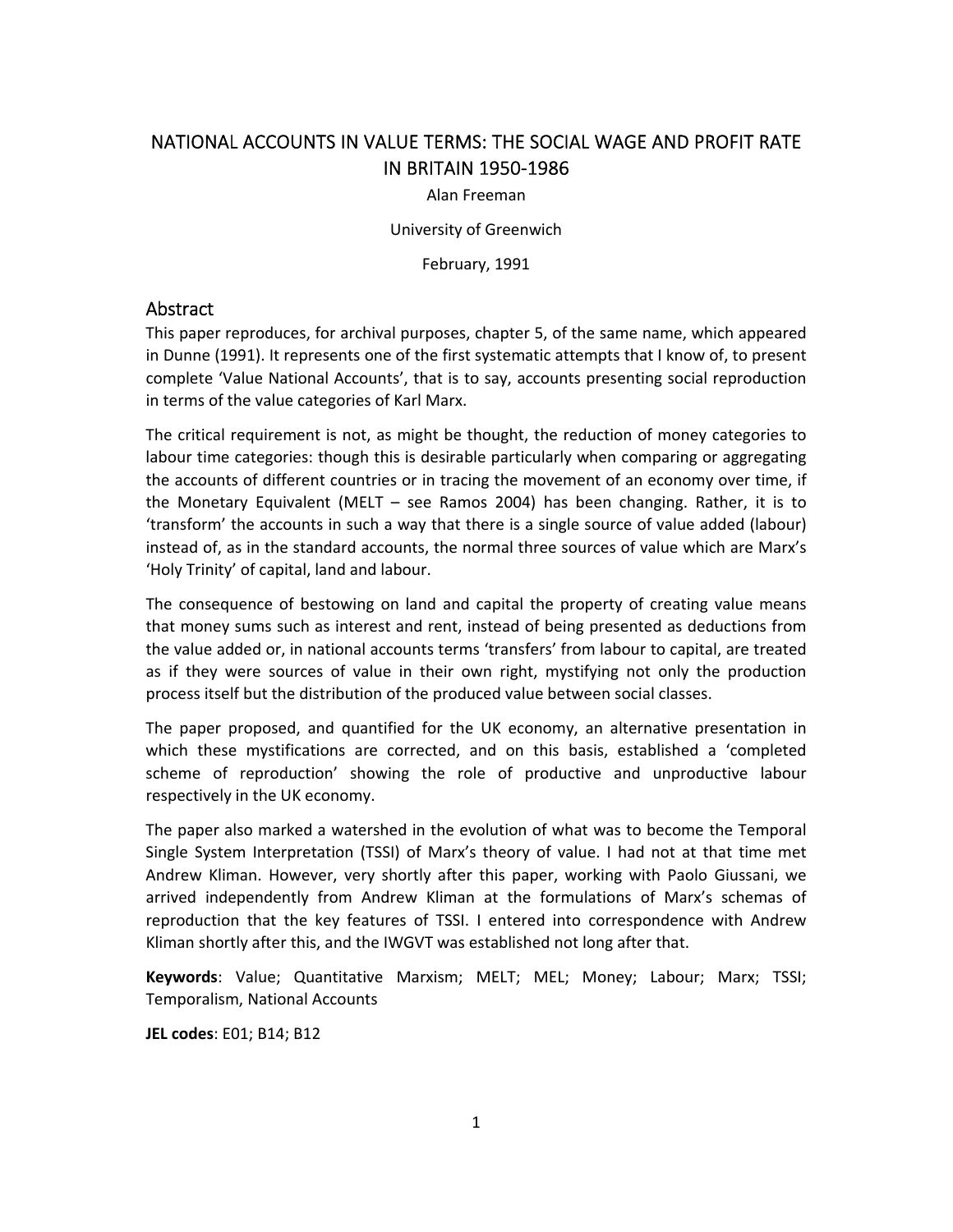## NATIONAL ACCOUNTS IN VALUE TERMS: THE SOCIAL WAGE AND PROFIT RATE IN BRITAIN 1950‐1986

Alan Freeman

### INTRODUCTION AND AIMS

Over 100 years ago Engels published Marx's celebrated reproduction schemas in Capital, vol. II. They addressed a problem first posed by Adam Smith: how can a commodity economy reproduce regularly without being regulated? How can value, which is produced privately, reproduce socially? To put it at its simplest: how does the market work?

Marx ascribed the highest importance to what he termed the 'circulation process of capital as a whole'. Defending the physiocrats' Tableau Économique, the first attempt to describe economic reproduction as a whole, he wrote: 'this was an extremely brilliant conception, incontestably the most brilliant for which political economy had up to then been responsible.' *(Theories of Surplus Value,* 1969, p. 344). The schemas have proved one of his most influential contributions to non‐Marxist economics. Above all this is seen in the NIAs which, through the work of the Keynesians under wartime planning and subsequently the welfare state, have transformed the technology of economics, raising it from academic obscurity to a respected profession. The accounts are an unchallenged data source, not just for economic but also for political argument, because they are the only place to find out what happens to what society produces - the exact subject of Marx's enquiry. Elections have been won and lost on NIA figures, and despite attacks on Keynesian economics they remain the basis of the vast bulk of economic planning and forecasting.

The most contentious debates in Marxist theory have all turned in one way or another on problems posed by social reproduction. It is ironic that these debates rage on the terrain of pure and often exotic theory while the NIAs, descended from Marx's own thinking, have produced the very data against which to test them. It is doubly ironic because marxism is above all empirically valid. Its predictions on crisis, profits and underdevelopment are borne out every day.

In this chapter we shall show that this is as unnecessary as it is unacceptable. We can now measure what Marx only described: annual nationally produced value and surplus value and its distribution among workers, rentiers, merchants and manufacturers. We can lay bare how value circulates. This is not to claim that the task is straightforward. There are numerous problems but, as we shall see, there are also practical solutions. In the next section we discuss the problems involved in using the NIAs, and in section 3 we consider the general problems of using price data. This is followed in section 4 by a brief outline of the adjustments required to create measures of value categories. The next four sections provide more detail on the adjustments, and the adjusted data are presented and analysed in the final section.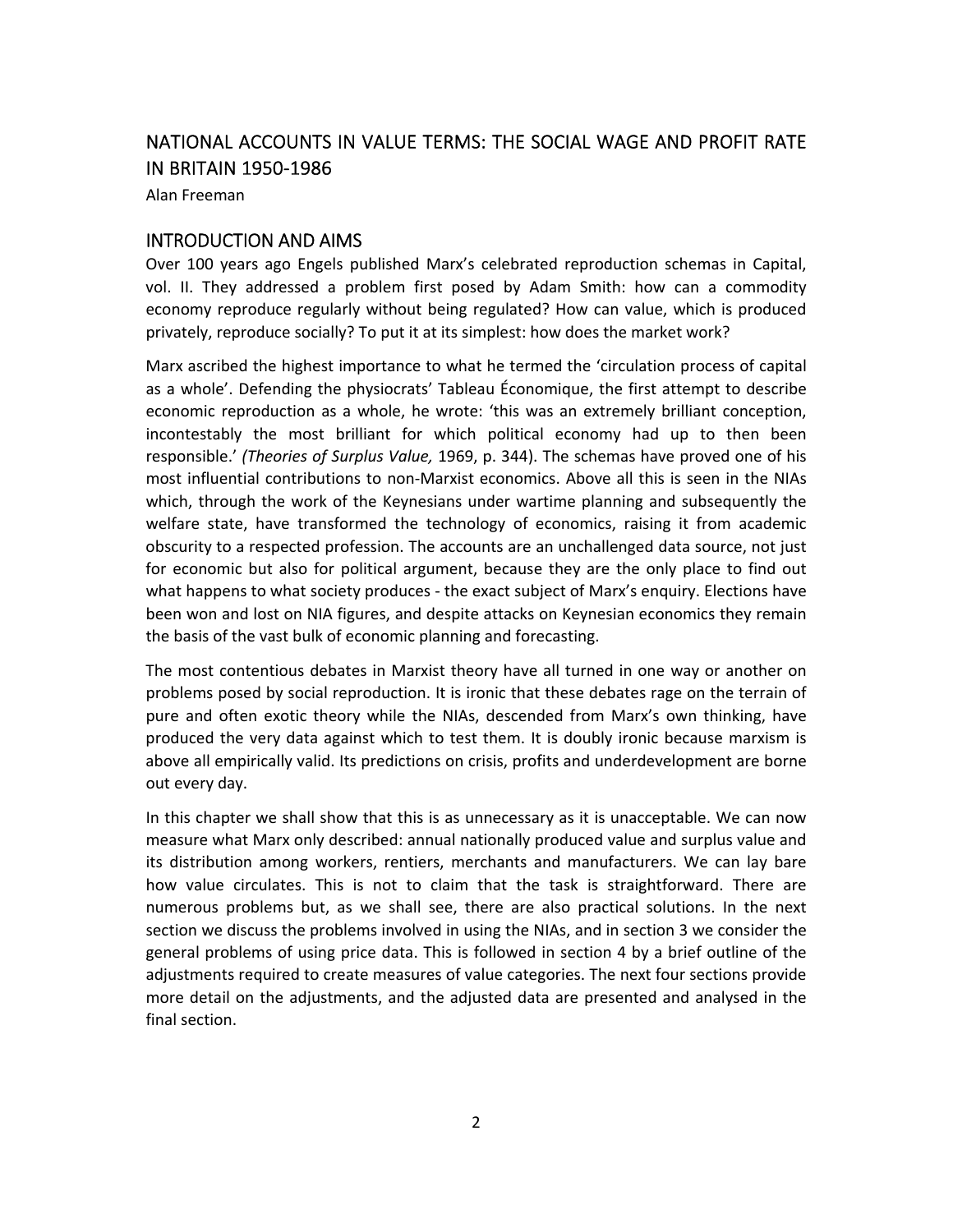#### USING THE NATIONAL INCOME ACCOUNTS

There are various problems in attempting to use the NIAs as they stand as an accurate, or at least adequate, record of value quantities (e.g. Glyn and Sutcliffe, 1972; Weisskopf, 1979). While factor income from wages can be read as aggregate variable capital, factor income from profits as surplus value and so on, the raw data embody preconceptions which obscure or distort the results, for example assessing `households' as a single group and so confusing consumption by wage-earners with that by property-owners. Moreover, the accounts fail to distinguish the costs of capitalist production from social costs in general. Prices include many components which have nothing to do with production: taxes, mark‐ups, financial charges and so on.<sup>1</sup> To extract variable and constant capital from price data, we must know how much value has been consumed in production itself, eliminating all incidental costs which do not add value to the final product, essential though they may be to the reproduction of capitalist social relations.

Despite the attention which individual enterprises devote to such matters, the NIAs do not give this information. They net out intermediate material costs and measure all transactions in price terms without asking which components of price derive from the cost of private production and which from elsewhere.<sup>2</sup> However, they can be transformed according to a definite procedure grounded in value theory to bring them closer to Marxist categories. This approach is regarded with suspicion by many Marxists who consider that value quantities are abstract and unquantifiable by nature, so that the taint of empiricism surrounds all attempts at quantification (e.g. Althusser and Balibar, 1970; Latouche, 1975; Gill, 1976; Benetti et al. 1979). But 'empirical' work is not 'empiricist' if its techniques of measurement are based on theoretical principles. Sharpe (1982) provides a detailed discussion of these issues and an account of historical attempts to measure value quantities.

We do not want to understate the real technical problems involved in such a project. Not only are there practical difficulties, but also those arising from the social conditions of capitalism cast doubt on the accuracy of the accounts even in their own terms. Companies lie about their assets and conceal their returns. They lie differently to banks and to tax collectors. However, there are limits to falsification because the statistics and the economy bow down to the same reality and at the end of the day the books have to balance. Moreover, value quantities are by definition and nature both objective and measurable

 $1$  The principal exception is the 'market price adjustment' for indirect prices. The fact that the statisticians have to make these distinctions points to the practical need for a value-price distinction. Input-output statistics also acknowledge the problem: 'transactions in the input-output tables are valued at producers' prices, as distinct from purchasers' prices. The difference between the two represents distribution margins and taxes which are added to the price of goods in getting them from the production unit to the purchaser.' (Input‐Output tables for the UK 1984, CSO, p. 10).

<sup>&</sup>lt;sup>2</sup> Input-output tables, which for the British accounts are produced only every few years or so, give intermediate output and consumption. A halfway house appears as the 'commodity flow accounts' which used to be published along with the national income statistics as 'production accounts'. These show intermediate outputs but not intermediate inputs.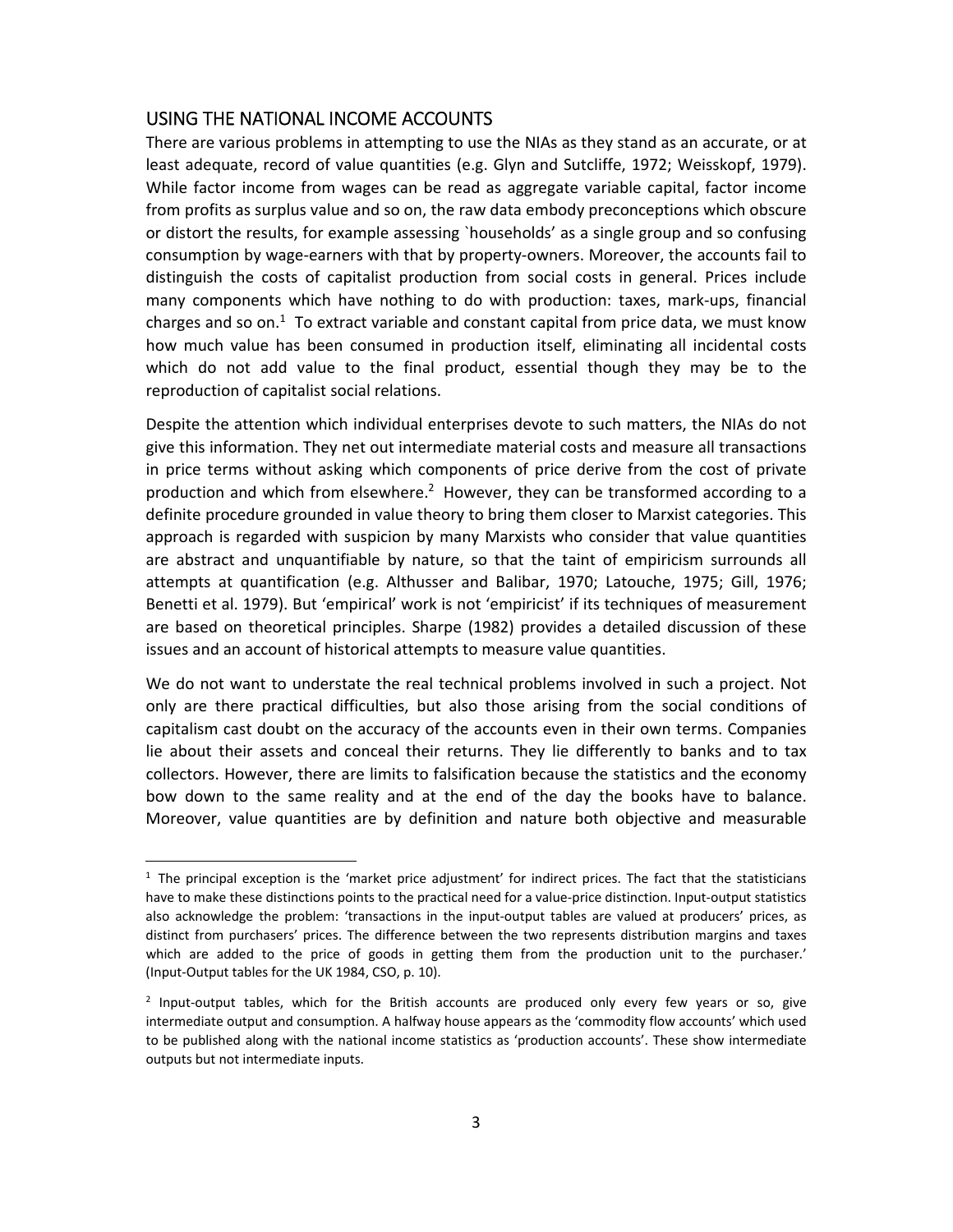unlike neoclassical quantities such as 'marginal utility' ‐ and so in principle it should actually be easier to produce meaningful value accounts.

We could indeed argue that value transformation is the only way to make sense of the accounts. It is strange for Marxists of all people to take issue with statisticians on the grounds that the 'true' data of the economy are not measurable. On the contrary, the real issue is: 'what do the national accounts actually measure?' As they stand, the accounts measure only the surface appearance of economic activity. Our task is to measure what is going on underneath. The end result should be superior to the national accounts because it is grounded in a better understanding of the process of reproduction.

### USING PRICE DATA

Many Marxists, such as the *Monthly Review* School, would accept that value is measurable but regard national income statistics as inherently unusable because prices deviate systematically from values. In our view it is possible to work backward from price to value data precisely because prices are determined by values.

We can start from a principle of value analysis, which is that price is ultimately a form of value: one commodity measured in terms of another. This is above all true for aggregate price data. The total price of all commodities in circulation expresses the total number of hours of abstract labour which went into their production.<sup>3</sup> This is invariant with respect to relative price changes. If one price falls and another rises, ultimately it can only transfer value from the owners of one commodity to the owners of another. If we normalize the price of aggregate annual production by dividing by the number of hours worked each year, then the price of, say, the commodities consumed by wage‐earners will contain two components: the 'true' untransformed value of these commodities plus or minus some value appropriated in circulation. The deviation of price from value represents a transfer of value from commodities appropriated by some other class. The aggregate price of any group of commodities is, as it stands, a measure of the social labour appropriated by its ultimate consumers.

Moreover, although there are many different sources of deviation of price from value, attention has concentrated on only one ‐ the process of profit rate equalization. Because this is particularly difficult to correct for, many Marxists shy away from price data. But research by Shaikh (1984), and Petrovich (1987), and particularly by Ochoa (1984), suggests that this distortion is far smaller than is often believed.<sup>4</sup> More serious distortions are introduced by other factors which are in fact easier to correct for. In particular, taxes, interest, rent and the commercial sector distort the accounts because they modify prices but make no contribution to value. Whenever the accounts record a payment we cannot

<sup>&</sup>lt;sup>3</sup> Throughout this chapter we make no attempt to correct for skilled or complex labour. In any complete analysis, above all in inter country comparisons, this would have to be done. Also, the total price of final demand may diverge from total annual new value because final demand is only a portion of total circulation, but only in so far as value is transferred by price movements from one period's production to another

<sup>&</sup>lt;sup>4</sup> An even greater potential problem arises from unequal exchange in foreign trade, which we have not treated in this chapter.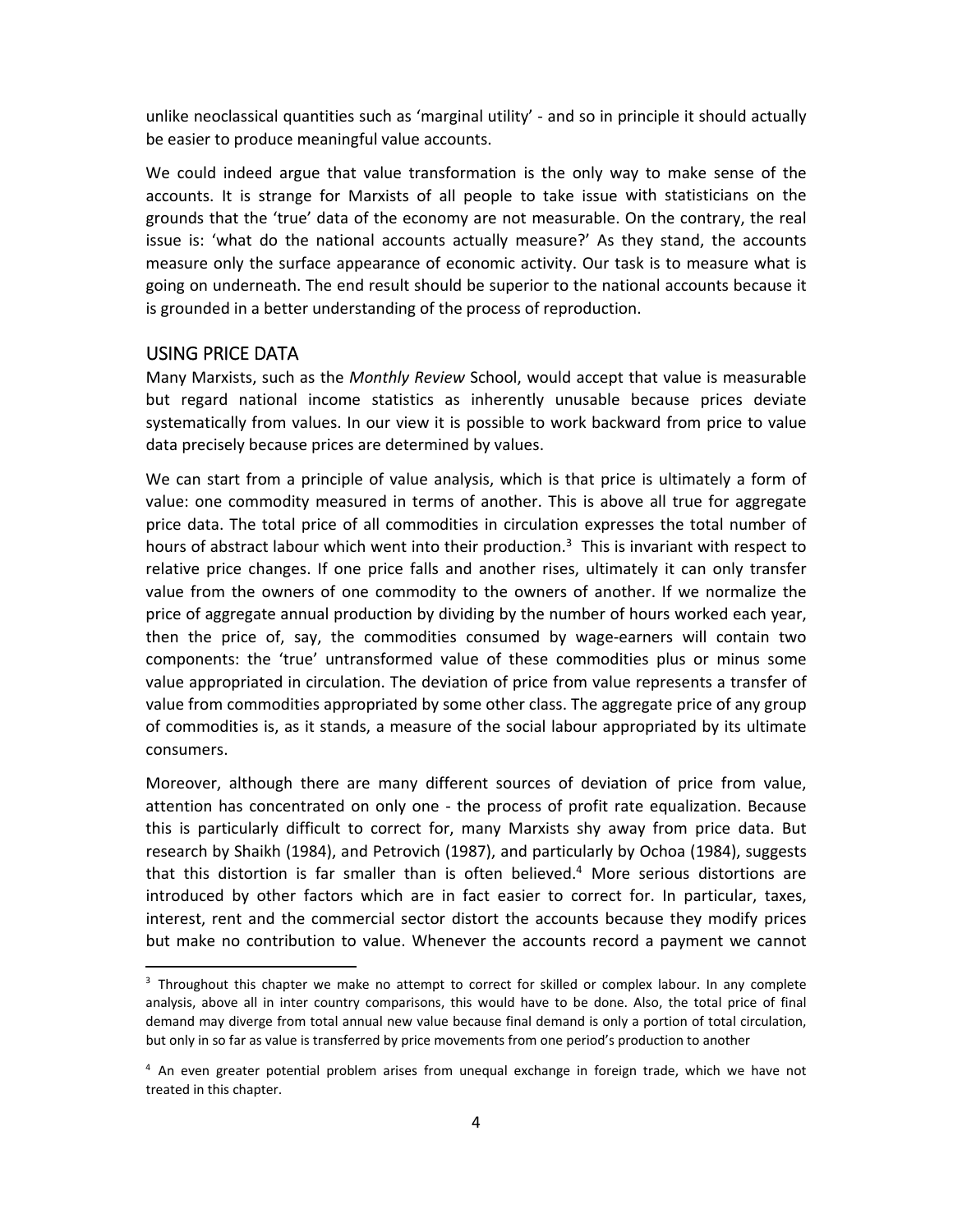just assume that the value received is accurately measured by the payment: where it is not, we must apply a correction.

State intervention is the most significant. Value is transferred in one direction as taxes and in the other as benefits, without the form of exchange at all. Taxes are an arbitrary and forced deduction from money income for which no direct equivalent in value is received, while benefits are allocated on political criteria. But both are recorded in the accounts. Interest is another case. When you pay interest you receive nothing in return. There is no exchange of equivalents. It is a one‐way transfer of value. Again, this as we shall see is recognized and quantified in the accounts. Our main aim is to use this recorded information to address and correct for the distortions to which they relate. In the rest of this paper we concern ourselves with the details of the adjustments.

#### OUTLINE OF THE TRANSFORMATION PROCEDURE

Our aim is to bring into the open four subsidiary circuits of value: state taxes and revenue, interest payments, rent payments and the nonvalue‐producing activities of circulation. Because we make corrections for productive and unproductive labour with which some Marxists may disagree, these corrections are carried out last.

We start from gross national product (GNP) at market prices. This is divided into 'gross' (unadjusted) profits and gross wages. Gross labour income is the gross wage bill of society (factor income from wages) plus employers' national insurance contributions. Gross property income is gross trading profits of both private and state companies plus net foreign property income plus gross rent receipts plus the income of the self-employed.<sup>5</sup> In outline, the procedure is then as follows:

- 1. correct for the treatment of rentier income and rent, and convert gross to net profit by deducting the depreciation of productive equipment (section 5);
- 2. correct for the state and taxation (section 6);

- 3. adjust the wage bill for unproductive labour costs (section 7);
- 4. correct for the national accounts' treatment of the banking and retail sectors (section 8);

This gives us a measure of the true wage bill of those capitalists engaged in producing commodities, which corresponds to variable capital V. Adjusted gross property income now corresponds to surplus value S.  $V + S$  represents the total capitalistically produced new value, and S/ V represents the (corrected) rate of exploitation.

The calculation method allows us to do more. In effect we can chart the reproductive cycle of the economy as a whole, including unproductive labour and consumption, and including value accounts for the distribution of income. Profits can be disaggregated to show their distribution amongst various fractions of the capitalist class: finance capital, profit of

<sup>&</sup>lt;sup>5</sup> If space permitted we would have tried to divide the income of the self-employed between wages and profits. The present interim solution follows Tonak's method.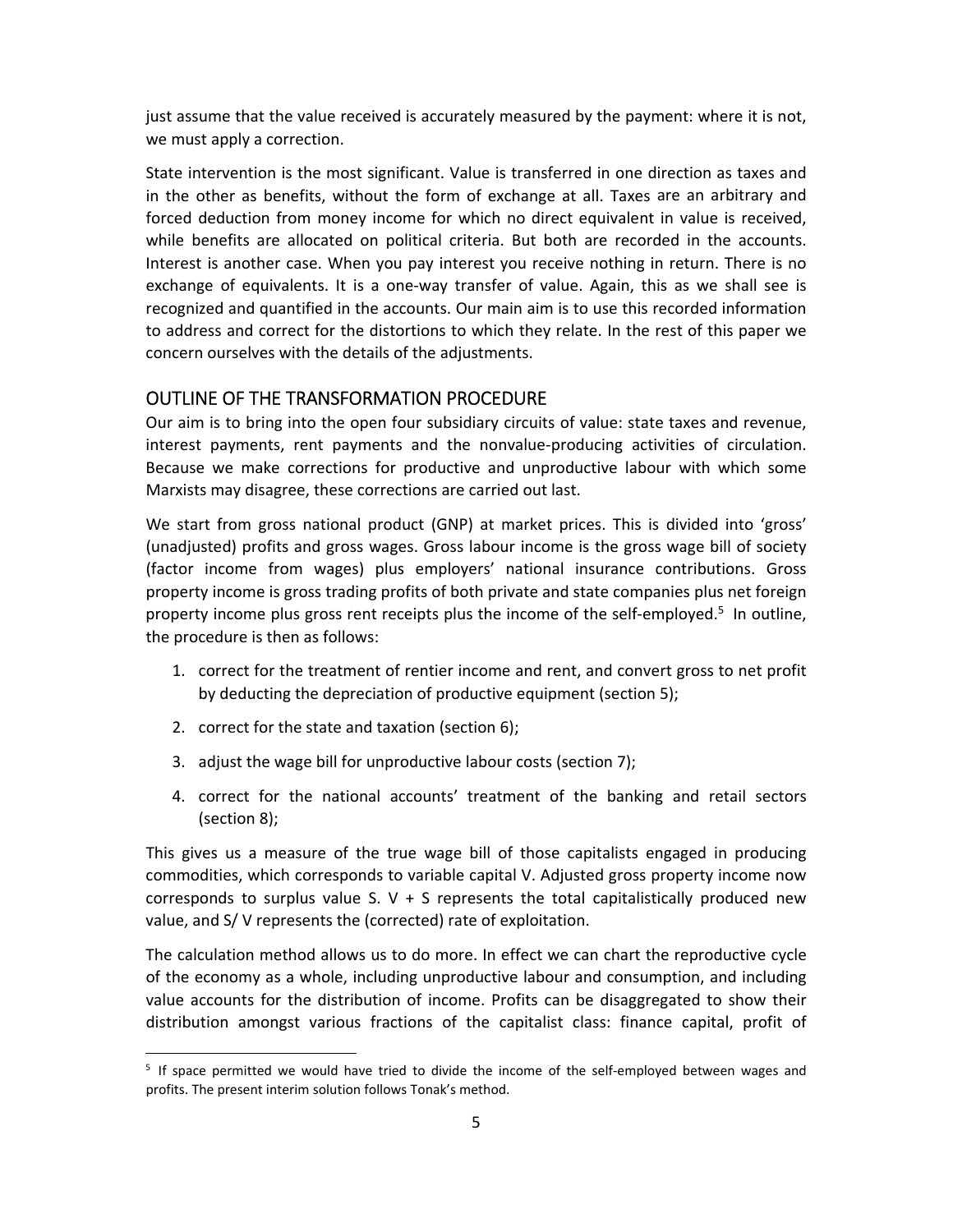enterprise, merchant capital and rentier capital. Gross profits are adjusted to take account of consumed fixed capital, using the CSO estimates of capital consumption in the absence of any better data. Unproductive workers' wages can be divided into state labour consumed by workers (sometimes referred to as the 'social wage' and sometimes as the 'collective consumption' of the working class), state labour consumed by capitalists and the unproductive labour of circulation. Owing to data limitations we were unable to adjust for supervisory workers, as Moseley (1985) did for the United States.

Finally, we can make an attempt at measuring the rate of profit itself. This is a controversial area because of the difficulties of measuring capital stock. In the time available, we simply used the national income statistics figures for net capital stock without any adjustments. However, we did attempt to account for the circulating constant capital deployed in production, which should be included in the capitalists' outlay as it enters the equalization of the rate of profit. The next four sections deal with the issues and practical problems that arise in trying to use the procedure outlined above.

### NONEXCHANGE TRANSFERS OF VALUE

Beginning from Marx's fundamental definitions of variable capital and constant capital, we consider the annual wage to be the total exchange value appropriated by wage‐labourers during the year. Constant capital is the total exchange value directly consumed in  $\bullet$ capitalist production during the year; variable capital, by analogy, is that part of the annual wage consumed by workers engaged in capitalist production. To measure the annual wage in value terms we must correct for all forms of what we shall term 'pseudo‐exchange' in which money (i.e. value in its money form) changes hands without an exchange of equivalents. These are interest, rent, taxes and benefits.

Interest and rent are critical to any serious study of the United Kingdom accounts. In 1986 dividend and interest receipts in the United Kingdom totalled £131,711 million ‐ equal to nearly half the GDP - and personal sector interest receipts alone were £30,058 million. United Kingdom interest income from foreign property, as a percentage of corporate profits, is the largest in the world. However, all such payments are transfers of profit generated in production, which appear fetishized as payments for a 'service' provided by owners of property, interest and rent. On the same basis they are seen as a cost to the purchaser, an expense or a trading income. Therefore we have to disentangle these transfers from the mystified treatment they obtain in both company and national accounts.

First we have to deal with interest and rate payments and receipts by private individuals. The personal sector accounts, we recall, treat all consumers as equivalent. But in fact most consumers live off wages, and a smaller number off property income. The property‐owners receive either rent or interest on debt. In short, they receive distributed profits. Everyone else pays interest and rent, a fact which vanishes from the accounts. The commercial banks and above all the building societies (mortgage companies) borrow from people with money and lend to people with debts. They charge interest - a financial tax - on debtors, take a cut and pass the rest on to the lenders. Payments of interest by the personal sector, the vast bulk of it mortgage interest payments, are therefore a missing element of gross profit. This is an extra element of surplus value which derives solely from usury. Although received by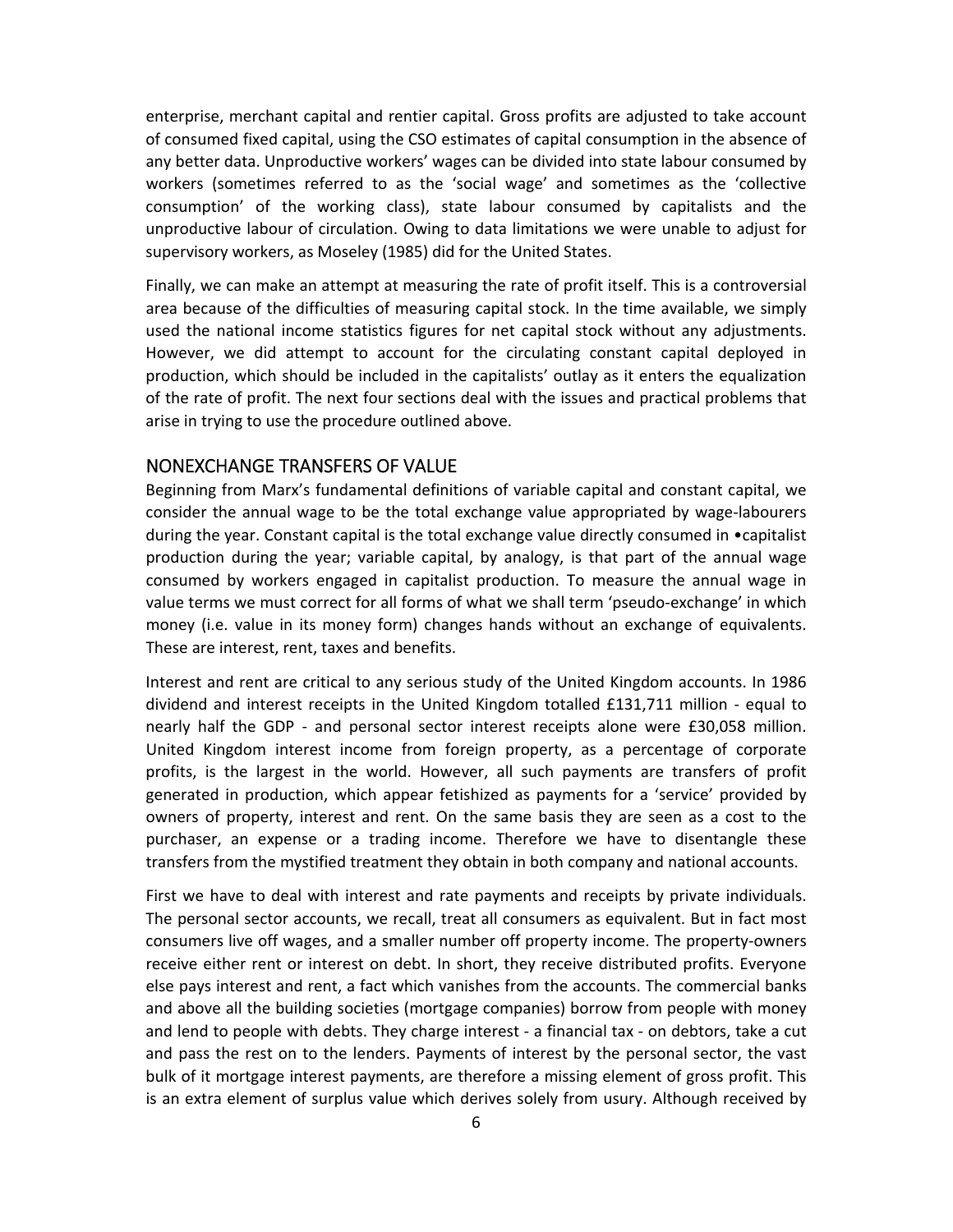wage-earners in money form, they never receive a value equivalent for it. We use the term secondary exploitation for this.<sup>6</sup>

The personal sector accounts record net interest receipts, which means that the interest paid by the debt-ridden members of the public is written off against the interest received by the rest. This income should be deducted from the gross income of the wage-earners. It is not a payment in return for value. Rent, the third of Marx's 'Holy Trinity', is more complex. In the United Kingdom it is now almost exclusively a charge on building land. Rent on farming land in 1980 amounted to £122 million, around 0.02 per cent of total rent.

Most of the remainder (around 70 per cent) consists of rent on housing land, and in 1980 over 50 per cent of this was owned by municipal authorities. This is in sharp decline, however, because of the Conservative Government policy of forcing authorities to sell their houses. Rent represents around 10 per cent of average household expenditure according to the national accounts and, like interest, it is in reality derived from surplus value, but is presented in the accounts as an income deriving from the ownership of land. Rent figures directly as a factor share of income in the United Kingdom accounts, and so we treat it as a component of profit. This leads to two problems: how to deal with imputed rents, and what interpretation to give to the rent payments of wage‐earners.

First, the accounts record a fictitious or imputed rent for house-owners. This is supposed to represent the value that they receive from owning a house.<sup>7</sup> The argument behind this is not wholly specious. As tenants buy their homes, there will be an apparent fall in national income because rental income will drop whereas ownership as such does not generate income. However, there has been no decline in actual economic activity, and so it is argued that the figures have to be corrected.

The problem in our view is that rent payments should not be treated as payment for an economic activity in the first place. Rent is transferred property income, not a payment for value received. When people buy a home they used to rent they do not just became richer by one home: they also become poorer by one mortgage. Interest payments, a form of transferred property income, replace rent payments, another transferred property income.

A second argument is that durable goods, such as houses, are not consumed with purchase; they transfer value to a consumer over time. But a 'market rent' bears no relation to the cost of housing; imputing confuses the genuine cost of house construction and maintenance with ground rent. Moreover, with imputed rent a new owner is awarded the same value

<sup>6</sup> We are indebted to P. Bartelsheimer for the term `secondary exploitation'. The term may seem to contradict Marx's insistence that exploitation is confined to the sphere of production. Strictly speaking the problem is that the accounts do not correctly record the real value received by workers through the process of circulation: the process of circulation does not itself produce the exploitation.

 $<sup>7</sup>$  They are considered to pay this rent as to themselves, although their rent receipts are not treated as</sup> business income as in the United States, but figure directly in the accounts aggregates in the figure for income from rent. See S&M Appendix, p. 247.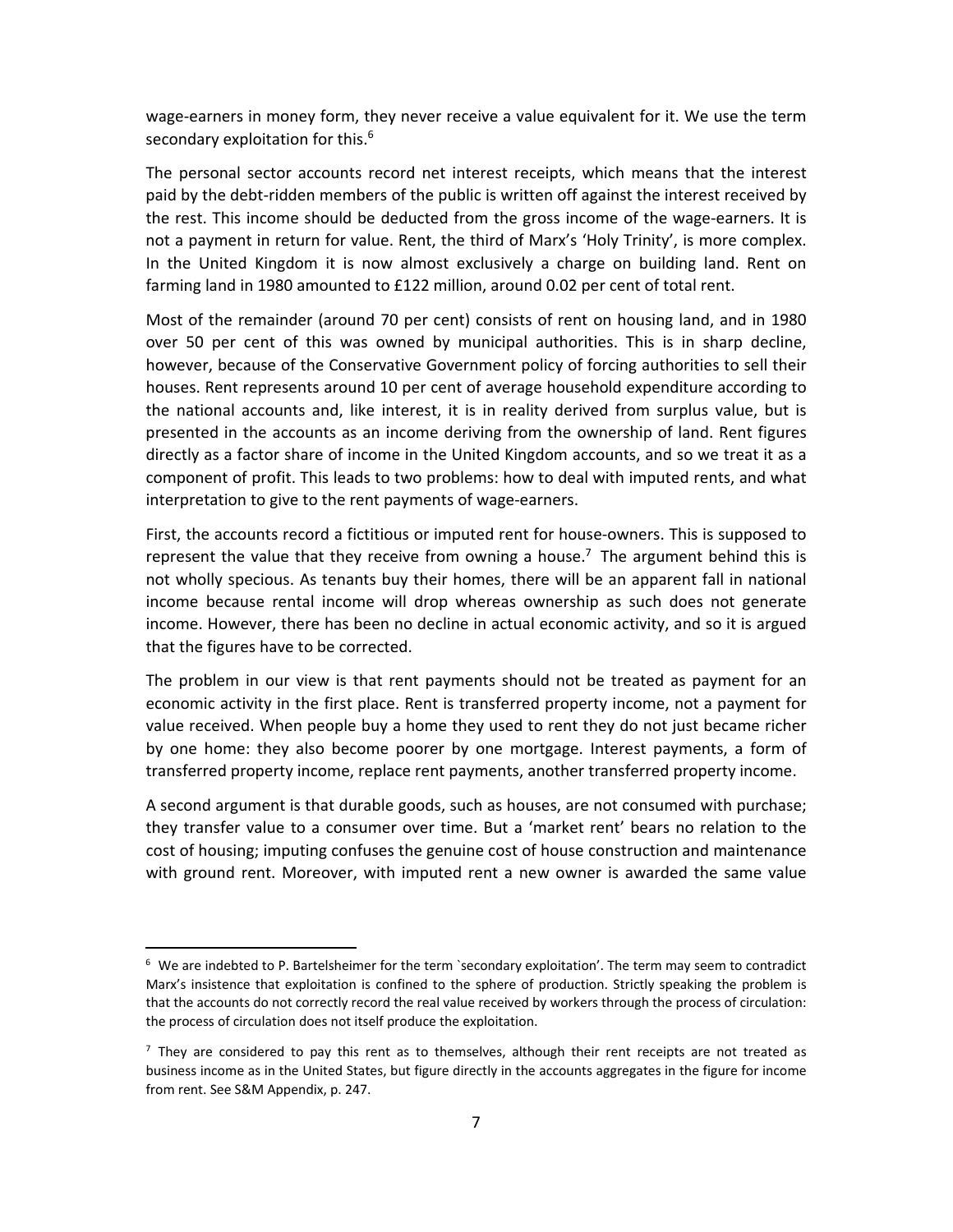once for buying the house and once for living in it. $8$  If we did include imputed rent in income, we should also exclude any capital formation by wage‐earners.

We therefore treat imputed rent as a wholly fictitious element of GDP and discard it from gross profits and hence from annually produced new value. However, we must also deal with real money (i.e. non-imputed) rent payments. The ground rent component is redistributed profit which figures nowhere else in the accounts and should be deducted from wages and added into profits. But part of the rent receipts in the national accounts does represent a payment for real value - the value of housing consumed by tenants. Hence, ideally, we should estimate the true cost of wage-earners' housing and add it back onto their gross income.

This can be done for municipal housing because the accounts record separately the rent payments of tenants and the council's housing expenditure, which can be taken as an accurate measure of the value of housing services received by tenants. For the private sector this procedure was beyond our means. Therefore no adjustment was made to gross labour income for the ground rent element of rent on dwellings.

#### THE STATE

We now come to the most substantive part of our calculation, namely the net tax calculation. Our aim is to estimate the transfer of value between wage-earners and property-owners resulting from the activity of the state. This is equal to the difference between what each class pays to the state in taxes and the value it receives in services and revenues. Following Shaikh (1984) and Tonak (1987), we term this difference, which is a measure of the effect of the state on exploitation, `net tax'. All state expenditure on final demand is allocated to one or other of these classes. In particular, this means making a distinction between that part of state expenditure which contributes to the reproduction of the labour force, wage‐earners, and that part which contributes to the reproduction of capital and capitalists, property‐owners. These adjustments give an estimate of income of wage-earners and income of capital which takes into account the redistributive effect of the state and which separates the specifically wage-earning component of household income.

The capitalist state engages in transfers of value in its relations to the outside world. It is therefore different from domestic labour, the unpaid production of use-values for direct consumption. It collects taxes in money form and buys commodities including labour power. Those who are educated by the state, nursed by the state, or defended by the state therefore receive exchange value. The state receives no rent in kind, does not requisition or

<sup>&</sup>lt;sup>8</sup> Underlying this is a fundamental choice in the treatment of wage-earners' income. The national accounts record a capital account for the entire personal sector, in line with the view that all property is capital and all `citizens' participate without meaningful distinction in property ownership and wage income. We do not consider wage‐earners as capital owners, because for us capital is not simply long‐lived property, but property which is used to acquire new value - to exploit labour. Therefore we allocate income to wage-earners at the time of purchase, because their consumption of durable goods lies outside the sphere of the circulation of capital - unlike the consumption of productive goods. The only consistent alternative would be to use disposable personal income as the starting point for income calculations, instead of factor shares of wages.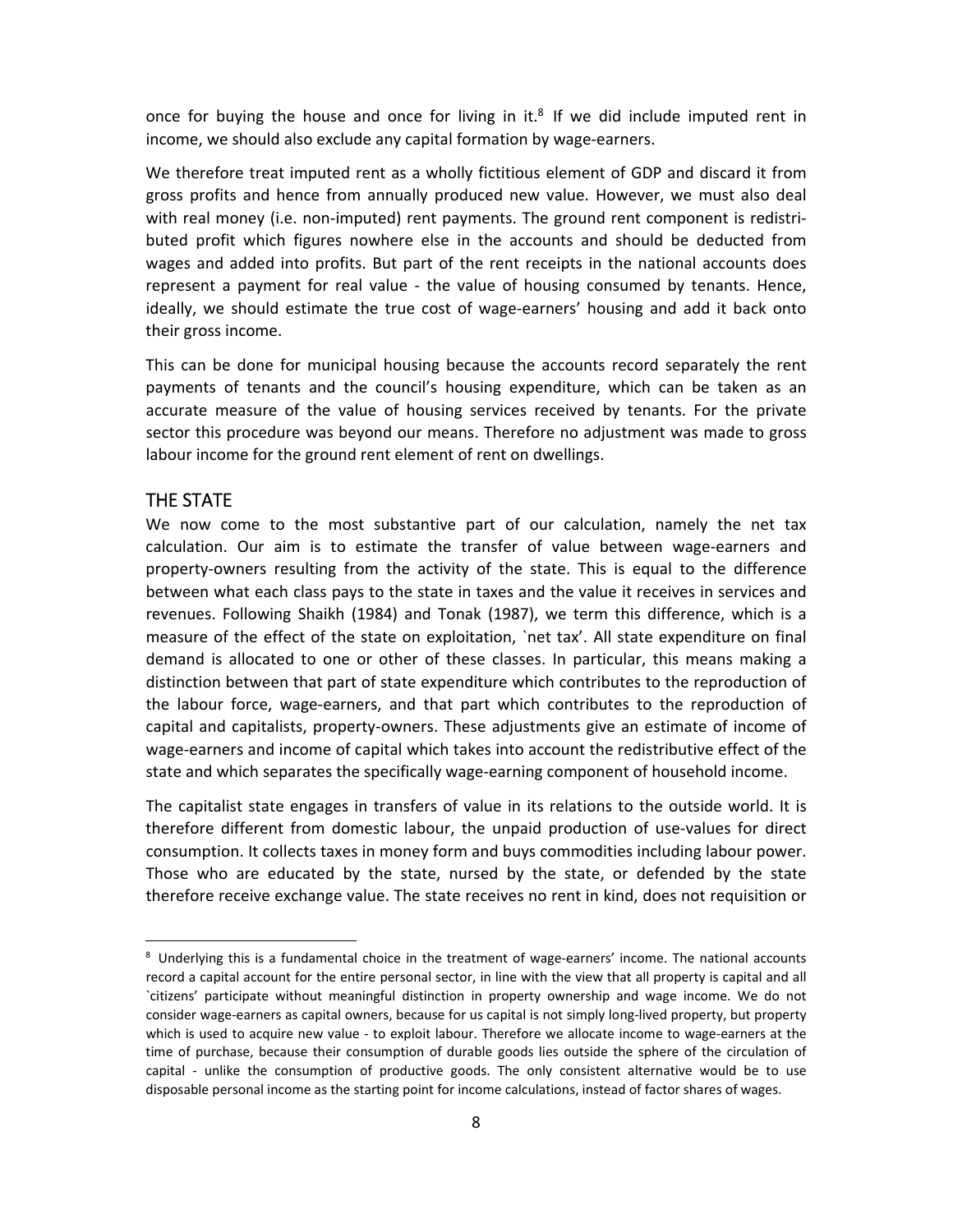commandeer and makes no calls on labour service except in wartime. This makes it profoundly different from, say, a feudal state. It is not just used or owned by capital, but regulated by it. Its function is regulated by value. It is not external to the market but a distinct circuit of exchange value within it.

But though the state lies on a circuit of value, it is clearly different in some sense from a capitalist enterprise. Its most distinctive economic feature is that it makes no profit ‐ it does not sell its services on the market as a commodity. Though it can change the form of the value at its command, it cannot expand it. This makes it a fundamentally different organism from any profit-making body, and the difference is recognized in the accounts.

Civil servants' wages appear as an item of consumption in the national accounts, as part of expenditure on final demand. The population as a whole is considered to consume the labour of the state employee. No other labour power is treated this way. State workers are also unique in the income‐based accounts. Theirs is the only labour income which generates no corresponding profit income. The state's raw material purchases are also unique, being considered part of final demand without being netted out as an intermediate part of the consumption of any other sector.

In our view this corresponds very closely to Marx's concept of unproductive labour, i.e. all labour that does not produce value. Paid unproductive labourers transfer value without creating it. According to Marx (Theories of Surplus Value, 1969, vol. 1, pp. 159, 170), they provide those they serve with value equal to their wages. They produce no surplus value, and in fact no new value, but they conserve the value of their wages in the same way as a beast of burden would. Government spending on final demand is therefore a real measure of value received by the targets of this spending.

Moving on to consider state deductions from income, we can classify state revenues under five main headings

- 1. taxes on income;
- 2. taxes on expenditure;
- 3. national insurance contributions;
- 4. rent receipts of the state;
- 5. interest receipts of the state.

There is a small additional trading surplus or loss from trading activities not included in the public corporations, which we include in gross profits.

Our approach was to divide all receipts into two portions:

- 1. taxes paid out of wage income;
- 2. taxes paid out of property income.

To do this we concentrate on deciding which taxes are deducted from wage‐earners. The residual is then the state's receipts from property income. We have already deducted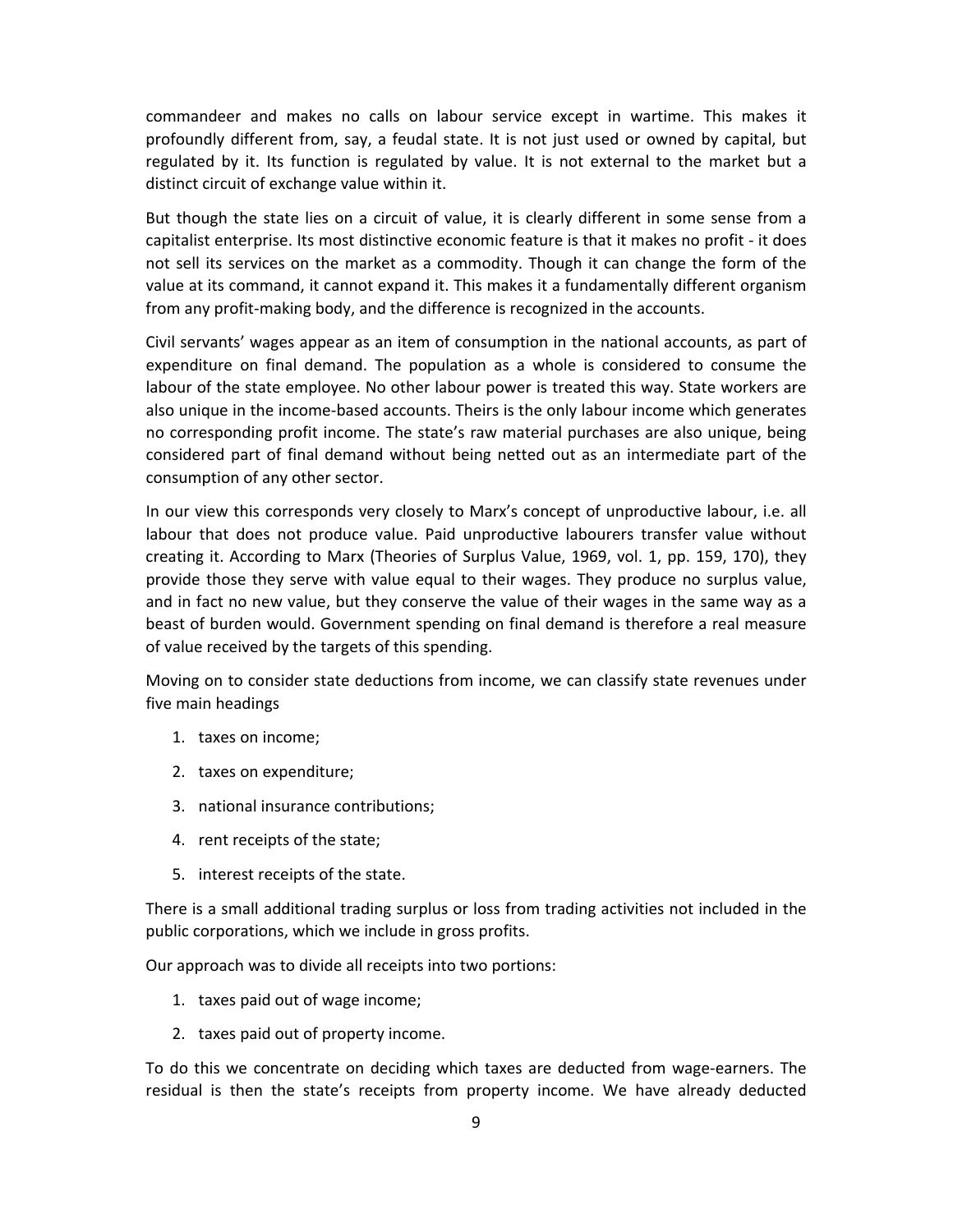interest payments from workers' income, and state rent income is treated as a levy on wages. The only tax component of government income which falls on labour is income tax, which has to be separated out into taxes on earned income (including taxes on social security benefits) and taxes on property income. The published accounts make this separation and so the allocation of this part of state revenues is relatively simple.

Indirect taxes, which are a large and growing component of state income, present a much more complex problem. Over the period of study, the ratio of direct to indirect taxation on wage-earners has varied by a factor of 500 per cent; any results will therefore be very sensitive to the method chosen to allocate these taxes. The difficulty is that indirect taxes are added onto the price of retail goods, so that the expenditure measure of GDP differs from the income measure by an amount equal to the total of indirect taxes. We deal with these issues by treating market price as the price of production plus an arbitrary monetary increment which the state can impose as a result of its special position.<sup>9</sup>

Consumers who purchase goods at these prices receive less than the value embodied in them. This means that we have to determine the deviation of price from value resulting from this government intervention, and from this determine the deviation of money income from the value income of each class. There is a voluminous literature on tax incidence. We chose to use the NIA figures on tax incidence, which allocate indirect taxes between final consumption and intermediate demand.<sup>10</sup> The taxes on inter mediate demand are treated as a hidden component of profit appropriated by the state before redistribution. Taxes on final consumption are further divided between taxes on the consumption of workers and taxes on the consumption of property-owners. This means that our final 'market price' correction is in general smaller than that applied by the national accounts. We therefore end up with a figure for total output which lies between the 'factor income' and `market price' estimates of the national accounts.

As regards state spending, there is no set of ledgers in which we can find the amount of service that each group of consumers has had from the state in the same way that we can ascertain how much tax they have paid. To allocate state spending to one or another class we begin from the specific character of state unproductive labour, accurately described by Rubin (1972, p. 264):

*This labour . . . is organized on the principles of public law, and not in the form of private capitalist enterprises. A postal employee is not a productive worker, but if the post were organized in the form of a private capitalist enterprise which charges money for the delivery of letters and parcels, wage labourers in these enterprises would be productive labourers. (p. 264)* 

 $9\,$  We are indebted to Ernest Mandel for this suggestion.

 $10$  This choice was influenced by the fact that the raw sources of the NIA statistics are tax returns in which taxes on intermediate consumption are correctly recorded separately. From 1976 these are published separately.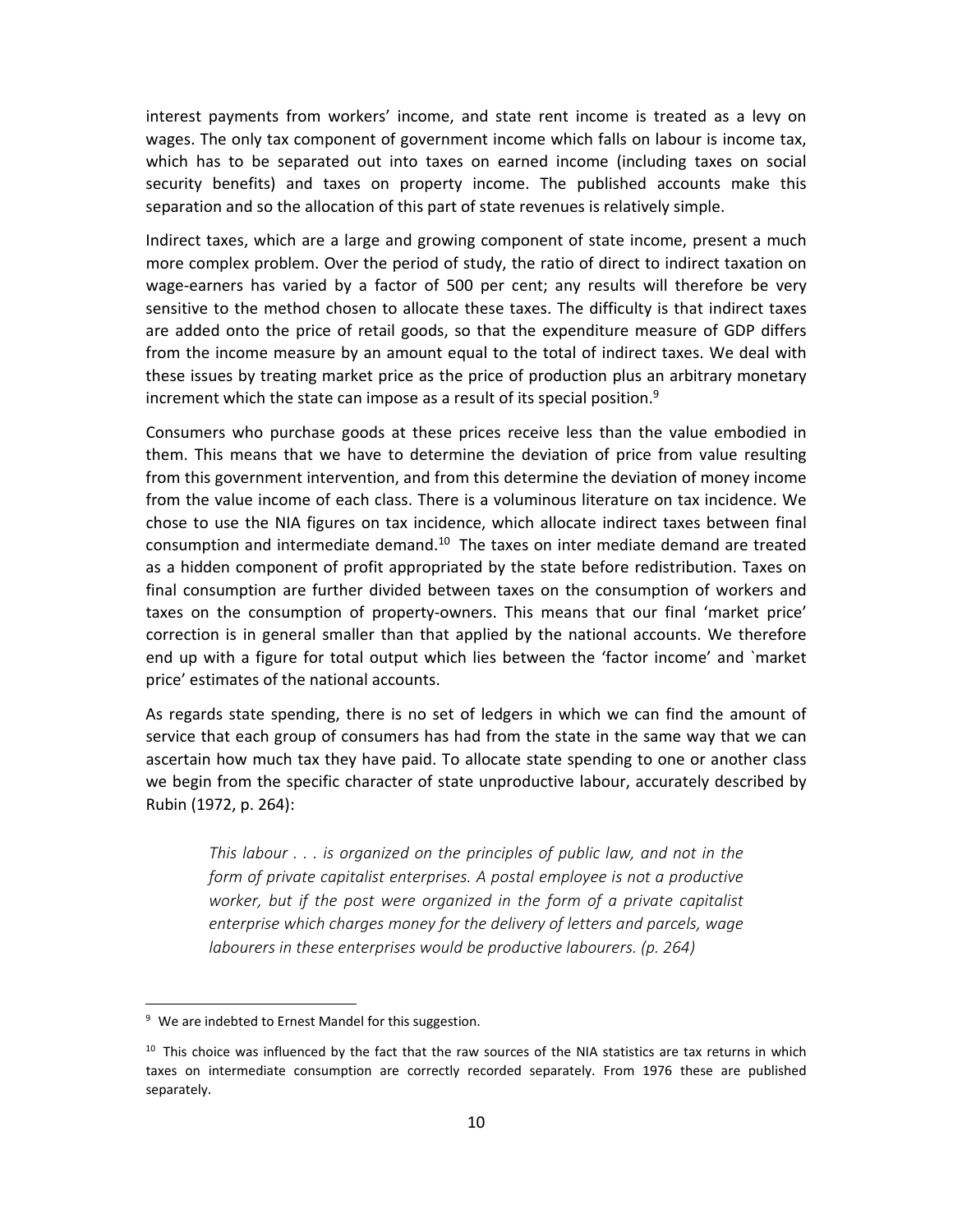The benefits received from the state are not determined by what taxes have been paid but by the political decisions of the state. They take the form of value, but their method of allocation is a matter of politics, not of the market. We have to determine, by political criteria, which class is the main beneficiaries of each category of spending.

To do this we divide state expenditure and its separation into three broad categories:

- 1. spending exclusively benefiting property, such as state grants, military spending and also, we argue, spending on the police etc. whose function is the protection of property;
- 2. spending exclusively benefiting wage-earners, such as unemployment benefit;
- 3. state spending on the 'public as a whole'; such as health, education and transport; this transfers value to both classes, and we have to establish what proportion goes to which class.

Since this measure is absolutely critical to the estimation of net tax, there is a strong case for trying to estimate it as accurately as possible in future research. One method, suggested by Andrew Glyn, would be to make direct estimates of the proportions of the population living from waged and from property income.

The NIA data on property income is virtually meaningless. We therefore began from the wage figure after adjustments for imputed rent and interest, and deducted this from a similarly corrected figure for total personal income to derive personal property income.<sup>11</sup> Our calculations are, in fact, less sensitive to changes in labour share than might be imagined. This is because the share is used to derive two quantities which tend to balance out: the labour share of expenditure taxes, and the labour share of benefits to consumers in general. Nevertheless, we feel that it is unwise to draw strong conclusions about the absolute levels of net tax and tax ratio; more important are the conclusions that can be drawn concerning trend and comparison between countries.

Using our allocation of benefits we calculate benefits accruing to labour and benefits accruing to property. The latter, it should be noted, is simply state spending less labour benefits. However, it has to be divided into two components: unproductive consumption and productive consumption. A portion of state expenditure ‐ for example, on research or

<sup>&</sup>lt;sup>11</sup> Strictly speaking it is a proxy for the share of private personal consumption generated by income from wages. Most people have some income deriving from property, even if only a few pence interest on a post office savings book. Conversely a substantial amount of profit income is distributed on a 'wage' basis ‐ for example, director's salaries, which are really just a disbursement from profits and are even treated differently by the tax authorities. However, it is a myth to portray this situation as if there were an even distribution of wage and property income throughout the population. There is a very clear division between a large majority of people who have to work in order to live, and a small minority whose only work involves control of assets whose management they could, if they so desired, happily delegate to someone else, and which generate at least sufficient income to support them.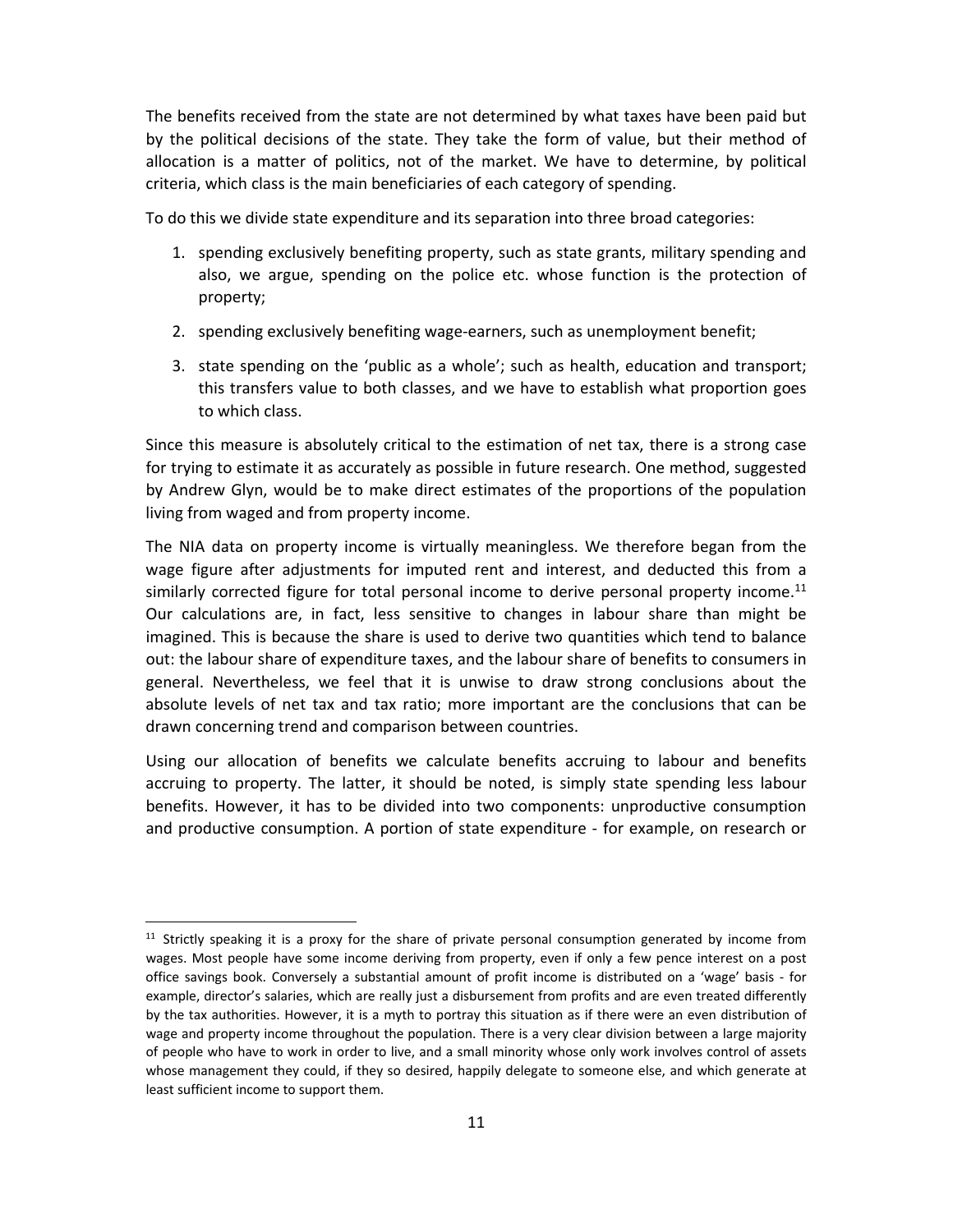on roads - represents productive expenses collectively shared by the capitalists and therefore cannot be considered part of surplus value.<sup>12</sup>

When wage and property income have been corrected, this completes the adjustment for the role of the state. This leaves the further corrections for productive and unproductive labour in the sphere of circulation.

### PRODUCTIVE AND UNPRODUCTIVE LABOUR

We have already argued that the national accounts treatment of non- profit-making economic activity is identical with the Marxist concept of unproductive labour and consumption, in so far as it concerns the state. We must now assess which other sectors of the economy the concept applies to, and how it affects the system of accounts.

The term 'unproductive labour', inherited by Marx from Smith, has led to much confusion because it seems to imply a judgement on the social worth of the labour. This vulgar conception has been reinforced by Soviet economic theorists who have incorporated it into the material balance accounting system, where a distinction is made between 'material' production and services which are considered unproductive. This is not a Marxist but a Smithian conception. In Theories of Surplus Value Marx criticizes Smith, who argues that labour is productive when it produces a 'vendible object', replying that the decisive issue is whether a capitalist comes between labourer and the purchaser. Productive labour is labour which produces surplus value for a capitalist. The distinction between productive and unproductive labour draws a line between capitalist production proper and all other forms of economic activity.

In our view this confusion has persisted because unproductive labour occurs in two different situations: on the one hand, from state and direct services which are additional to and even outside the normal circulation of commodities; and on the other hand at the heart of circulation itself in commercial and financial capital. Therefore a teacher in a private school or a nurse in a private hospital are productive in Marx's sense, just as surely as a building worker employed by the municipal council is not.

But if one rests with the notion 'productive labour = labour hired by a capitalist; unproductive labour = labour hired by the user', then the discussion of the unproductive functions of circulation in Capital, vol. II, appears to make no sense. Here, Marx singles out what he terms the 'false costs' of circulation such as retailing. He argues that workers who perform these functions contribute no new value, but only circulate it. He then makes a well-known but puzzling comment:

*If by a division of labour a function, unproductive in itself although a necessary element of production, is transformed from an incidental occupation of many into the exclusive occupation of a few, into their special* 

<sup>&</sup>lt;sup>12</sup> There has been considerable discussion on this among German statisticians: See Hake (1972), Grüske (1978) and Hanusch et at (1982).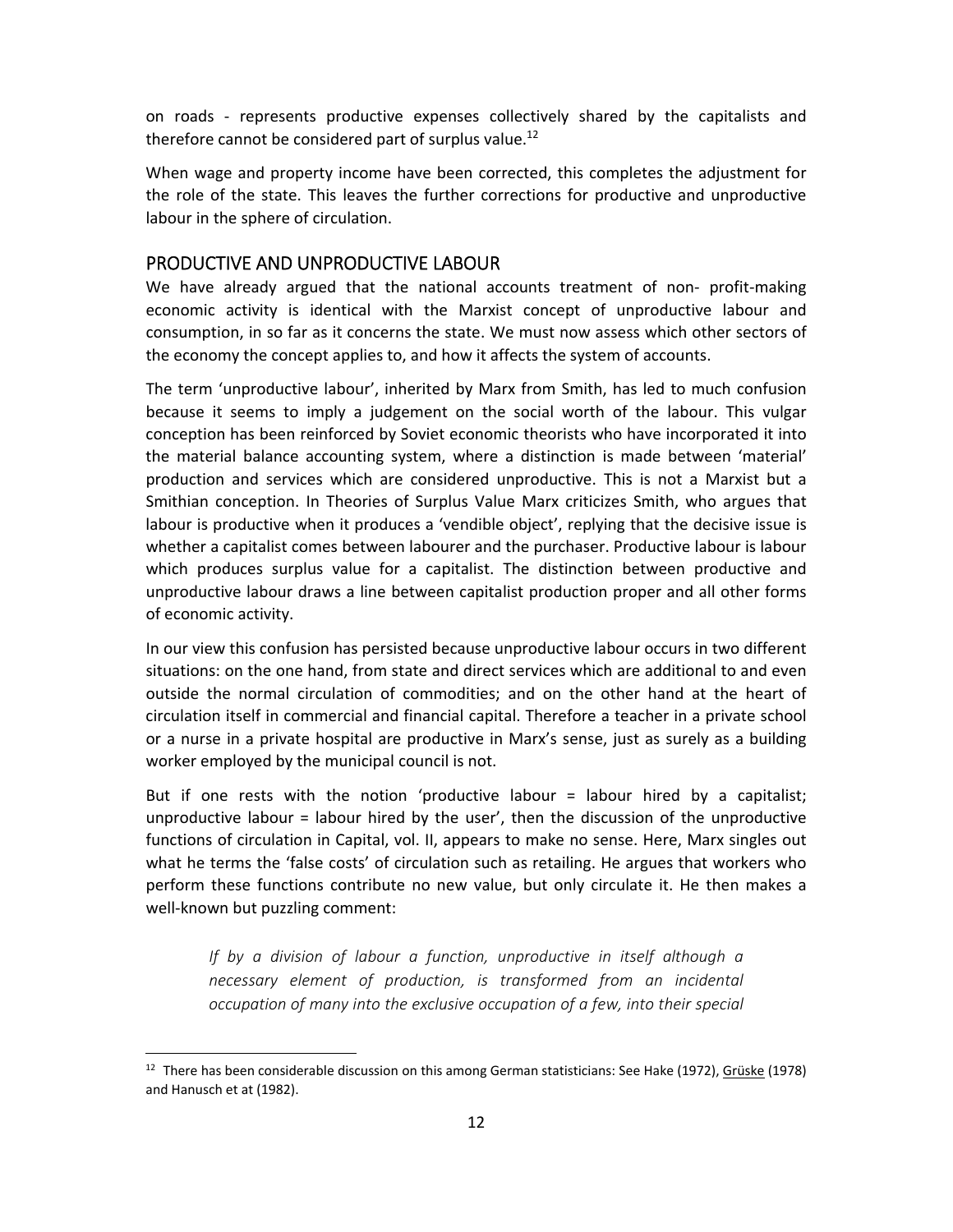*business, the nature of this function itself is not changed. (Capital, vol. II, p. 134)* 

Hence merchants, who concern themselves exclusively with circulation, an unproductive function according to Marx, play an unproductive role ‐ even though they are capitalists who hire labour. Marx appears to be saying that this labour is unproductive by virtue of its function, and not the social relations in which it is employed.

The difficulty goes deeper. What happens when a firm replaces its manual bookkeeping system with an automated one? The manual system was classically unproductive: pure labour of circulation. But the automatic system is sold on the market for a profit. Using the criterion of function, the labour of computer‐makers is unproductive. Using the criterion of form, it is productive. The only consistent resolution of this contradiction is to say that the values of the materials consumed in circulation are not transferred to the products they circulate. An accounts computer is pseudo‐constant capital, a deduction from surplus value, and not a cost. It is productively produced but unproductively consumed. Marx's distinction between productive and unproductive function then retains its full force, but so does the definition of productive labour as that which produces a commodity for sale by a capitalist. The same applies to 'business services' such as management consultancy and marketing.

We have arrived at a category of social reproduction which has received little attention: the unproductive consumption of constant capital. Armed with this category we can complete our picture of the circulation of capital by including in it a circuit of unproductive consumption in circulation. This consists of all the expenses of circulation, both material and labour, and should be treated as a portion of surplus value diverted to meet the costs of finance and retailing activities. Consequently, these expenses are equal to the costs of the finance and retail sectors. We now set about estimating this.

#### INTEREST RECEIPTS OF THE BANKING SECTOR

Interest results from a secondary claim on a real exchange value. As already pointed out, no value is received in return for an interest payment. It is a tax imposed by bank capital on social capital as a whole, a levy on the use of money capital. In company accounts dividends are always paid out of profits: other interest payments, such as commercial credit, are nearly always treated as a cost. The UK national accounts treat all interest payments, correctly, as an appropriation from profits, and the CSO adjusts company returns when it thinks that interest has been wrongly allocated.

This has a peculiar effect on banking sector profits, however, as the interest receipts of the banking sector are not treated as the sale of a product and do not figure in its trading profit. The accounts therefore distinguish the banks' trading profits, which are negative, from their non-trading income, which is the difference between their interest receipts and payments. The CSO (S&M 7.62) argues that interest payments should not be considered part of GDP, i.e. they are not considered as adding value to any product. This is commendably scientific but is inconsistent with the treatment of the state. While the accounts correctly recognize the costs of the banking sector as unproductive, they fail to recognize them as a component of final demand. Gross trading profits are reduced by the trading losses of the banks. In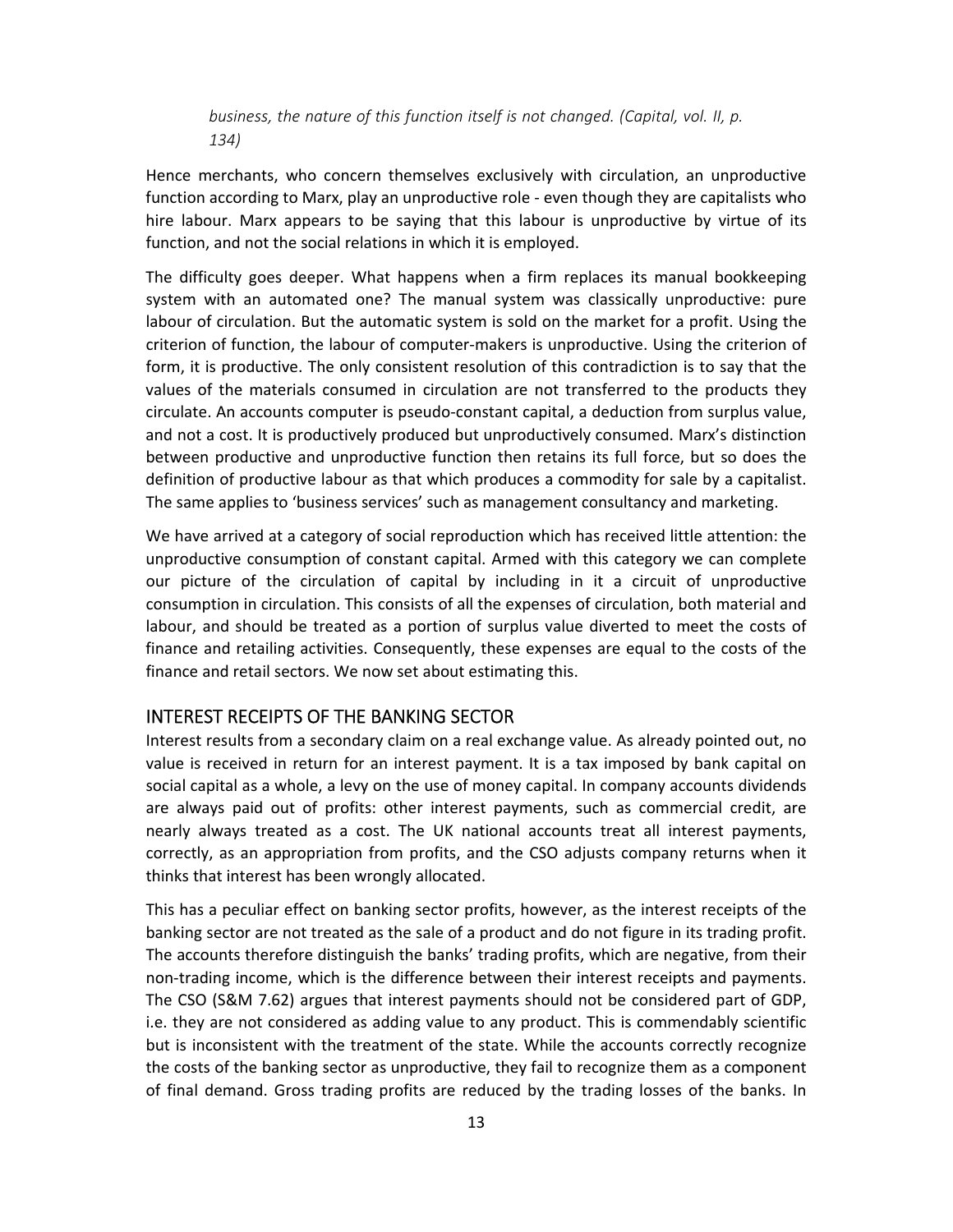1986, for example, the financial sector accounts record gross non-trading income from all sources of £46,473 billion. Yet the sector's contribution to the 'gross profits of the company sector' was a loss of £6,687 billion. This endearingly self-effacing gesture understates gross profits by 10‐15 per cent.

The only consistent solution is to place the entire costs of the banking system into expenditure on final demand. We have to go further, however, as we wish to correct not just for the interest receipts of the banking system but also for its trading receipts which, as labour of circulation, are unproductive even if they are appropriated through genuine trade.

This implies two adjustments. First, we have to correct for the underestimation of gross profits by adding the unproductive costs of the banking sector. Second, since factor incomes must equal expenditure on final demand, we must create an extra item of expenditure on final demand, the unproductive financial expenditure of the corporate sector. These costs are difficult to estimate, however, because the accounts, which do not record intermediate inputs, cannot tell us the capital consumption of the banks. Because of the importance of this figure, we estimated it using input-output tables to derive a capital-labour consumption ratio for the banking sector, interpolating figures for years when tables were not published.

This brings us to our final and not uncontroversial correction for the activities of the commercial sector: retailing or selling, which we treat as unproductive, following Marx's argument that all activities which merely exchange titles to goods - 'pure' circulation cannot add to their value. Retailers' or merchants' profit is a deduction from industrial profit which takes place through the equalization of the rate of profit.

This is difficult to establish, however, because in the circulation of commodities we do not find pseudo‐exchange; goods are bought and goods are sold, money passes one way and value passes the other, setting aside straight fraud. It is even more difficult to estimate because the activities of circulation are always tied up with activities which add real value.

We spent some time trying to codify the Standard Industrial Classification activity groups as productive or unproductive or requiring a ratio to be applied estimating the proportion of productive and unproductive labourers. These ratios are difficult to calculate using the detailed occupational breakdowns of the labour force, however, and so in the time available we simply made a broad correction for the retail sector as such. Regular annual surveys of the retail sector produce figures for gross margin, i.e. the difference between sales and goods not consumed by the retailers. This gross margin represents costs plus profits, and so we can derive the unproductive costs of the retail sector by deducting the factor income from the profits given in the value‐added accounts for this sector. This will overestimate the quantity of unproductive labour in the retail sector and underestimate it everywhere else. Like the financial sector correction, therefore, this correction should be treated with caution.

Having discussed the adjustments made to the national accounts we now turn to the outcome of the procedure and analyse the estimates of the value categories.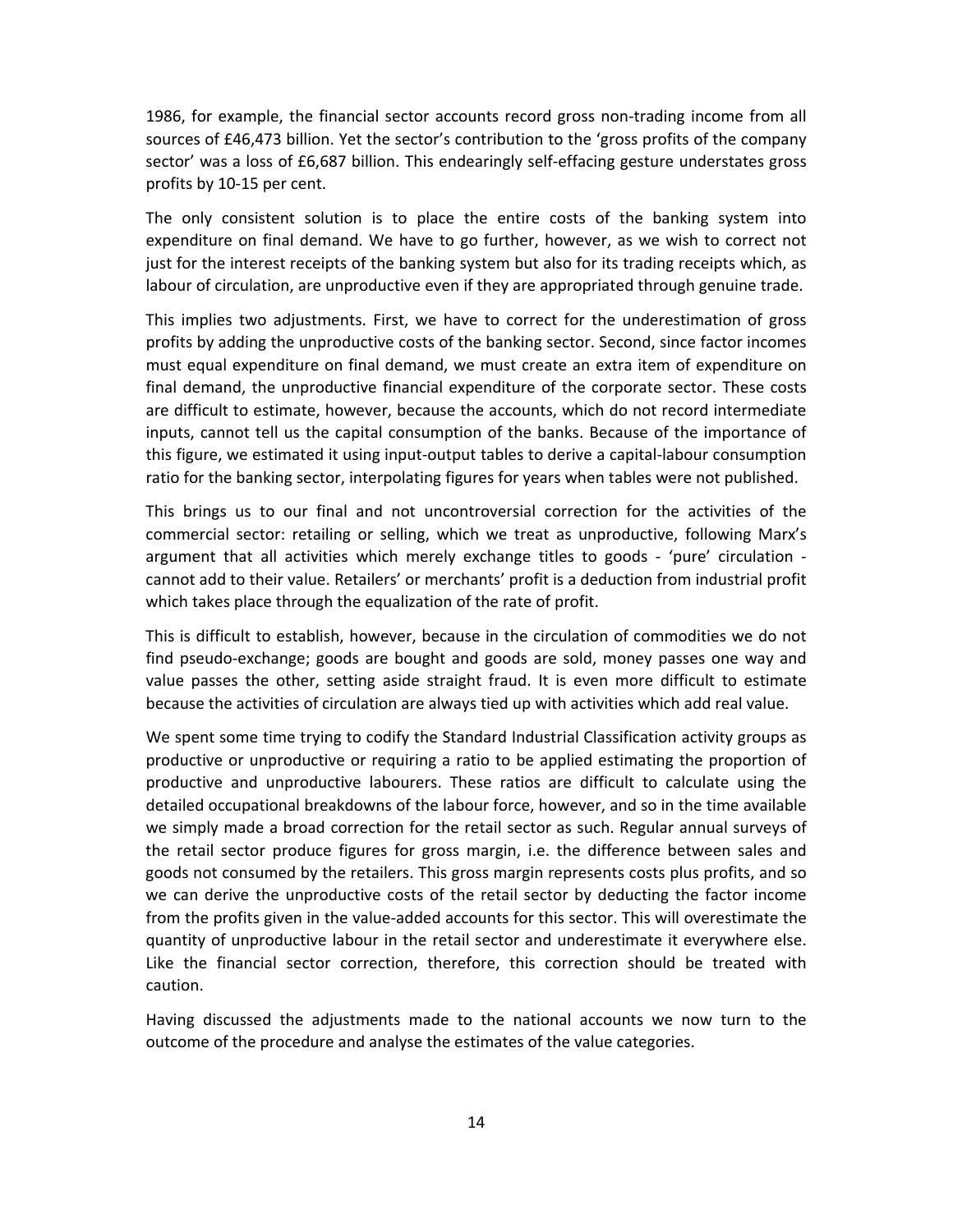#### RESULTS OF THE ADJUSTMENTS

Our results have been computed, for completeness, from 1946 through to 1987. The pre‐1950 results, however, should be treated with caution, firstly because the statistics for state expenditure are sparse, and secondly because a systematic evaluation of capital stock and depreciation was undertaken only in 1955 (see Redfern, 1955) and published regularly only from 1956 onwards.

Figure 1 shows the values between 1946 and 1987 of the rate of exploitation before and after the corrections discussed in the text. For completeness a semi-corrected value is included, where the corrections for rent and interest payments and the state have been made but not those for banks and retailing. Figures 2 and 3 show the corrected and uncorrected values of the organic composition of capital (OCC) and the rate of profit over the same time period.



Year

Figure 1 Rate of exploitation (corrected and uncorrected estimates) curve 1: NIA Profits/wages curve 2: corrected for taxes and benefits curve 3: corrected for unproductive labour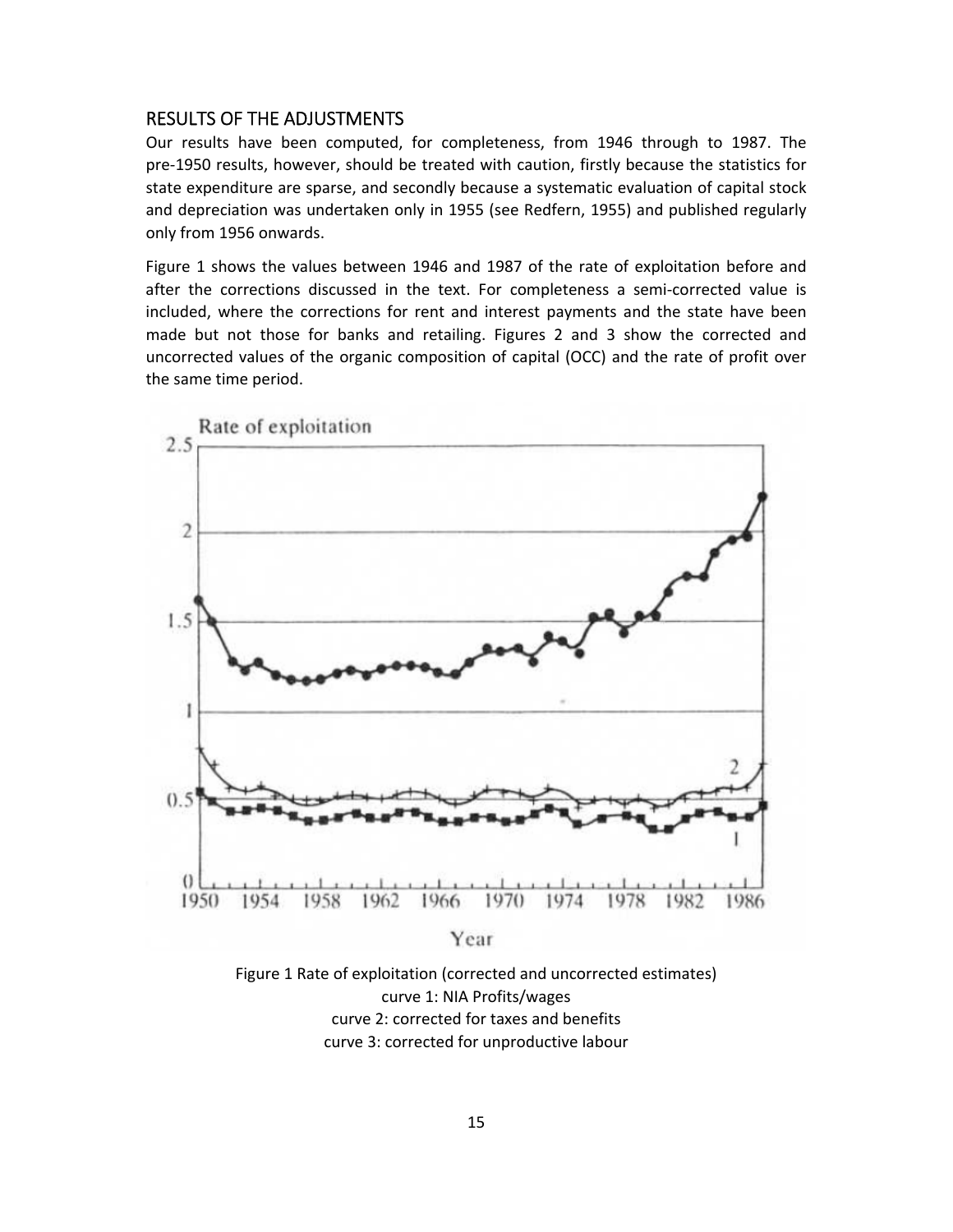

Figure 2 Corrected profit rate (curve 1), Organic Composition of Capital—OCC (curve 2) and Exploitation (E = S/V)(curve 3). The rate of exploitation E is scaled up by a factor of 5.



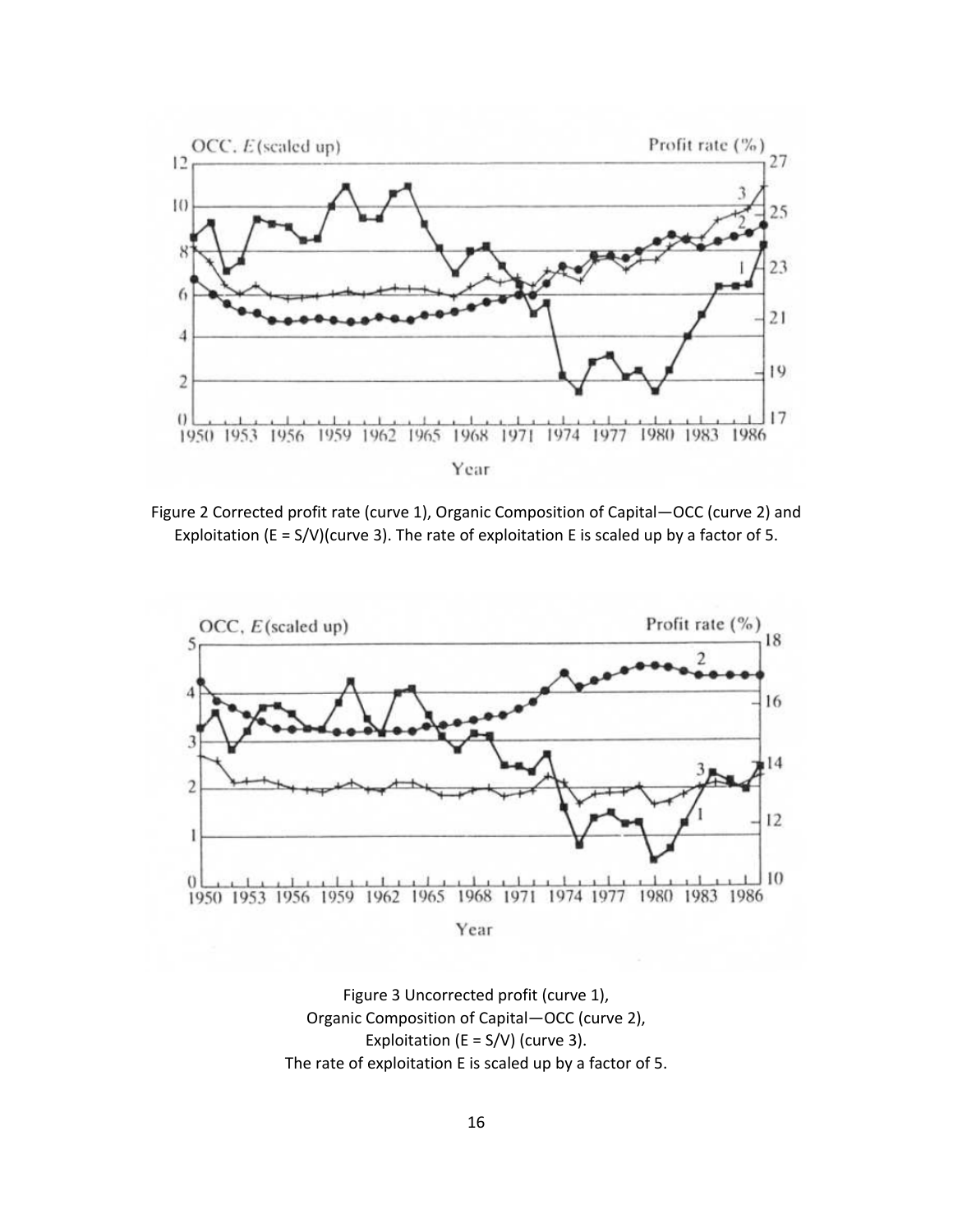

Figure 5.4 Tax ratio (curve I) labour share of taxes (curve 2) labour share of benefits (curve 3).

The most notable feature is that the corrected and uncorrected figures cast a different light on an important disputed issue in both Marxist and non‐Marxist economics: what is the underlying cause of the long‐term fall in the observed profit rate since the early 1960s? It is widely held that the rising share of wages in output is the chief cause. However, as figures 1 and 3 show, while this may be consistent with the uncorrected statistics, the corrected ones show a secular rising trend in the rate of surplus value from 1952 onwards, in particular for two long periods: 1955‐73, and again from 1980 till the present. A rising rate of surplus value is therefore associated with a falling rate of profit (figure 3) for most of the period under study, with the reason being the rise in the organic composition of capital (figure 2). Comparing the late 1950s, when profits peaked, with the late 1970s, their lowest point, we find that a 25 per cent rise in the rate of exploitation has accompanied a 25 per cent fall in the rate of profit.

Figures 4 and 5 show the effect of the state on waged income from 1951 to 1987. Figure 4 shows the proportion of the tax burden which wage-earners have to bear, the proportion of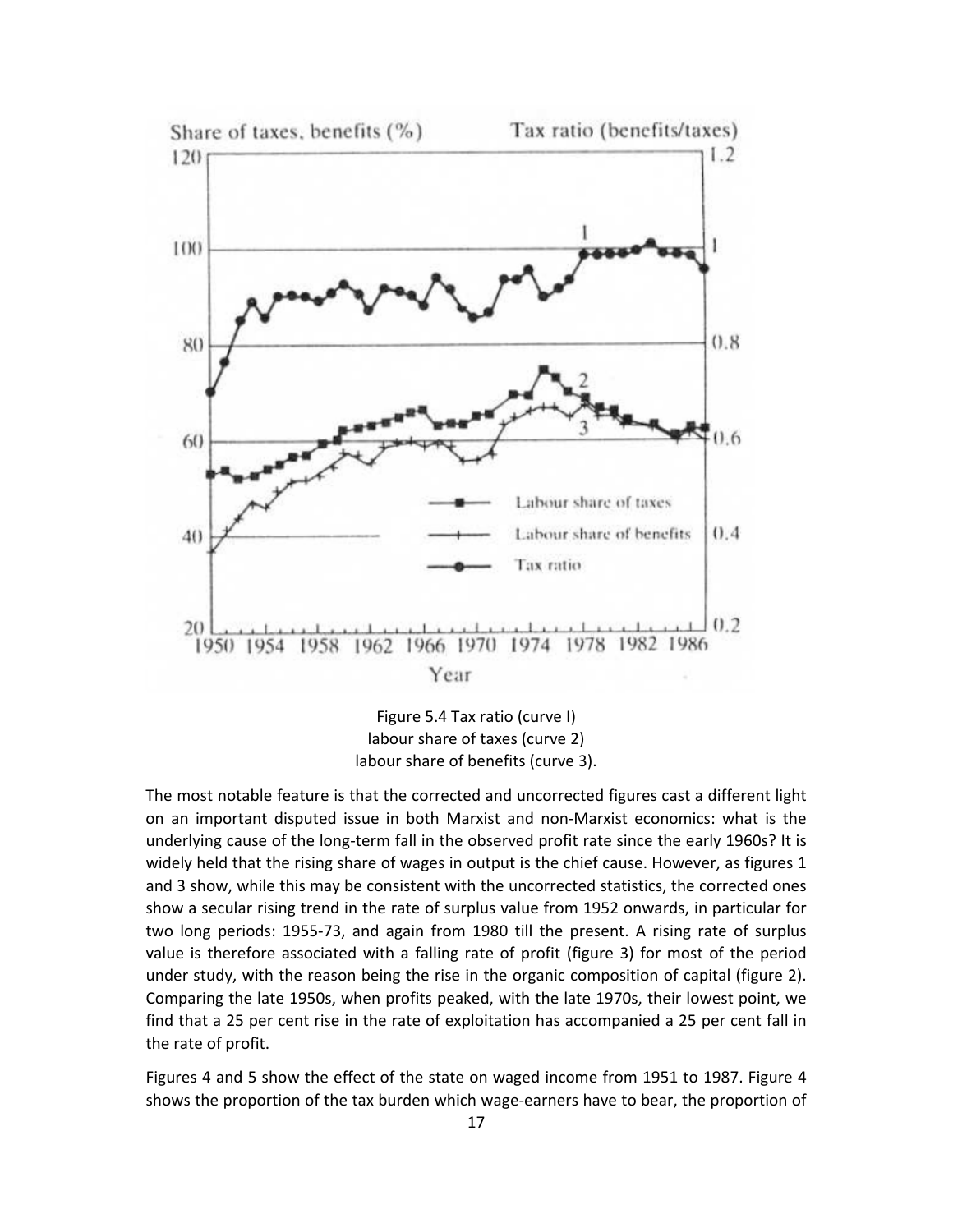benefits they receive and the ratio between the two, a quantity Tonak (1987) terms the 'tax ratio' and which illustrates whether there is a net transfer of income away from or towards wage-earners as a result of the state's activity. The figure also shows the share of taxes in total output, and figure 5 shows the ratio of direct to indirect taxation.

There are three notable points. First, with one exception the tax ratio has always been below unity, implying that there has always been a net transfer of income away from wage-earners as a result of the state's activity. The high tax ratios of recent times are due to the high social security payments resulting from high unemployment. Second, the figures shed light on the economic impact of the Labour Government of 1974‐9, under which the 'social contract' would, it was argued, provide wage‐earners with social benefits in exchange for wage restraint.

The figures do in fact suggest that some gains were made in benefits after 1976, although most of this is accounted for by rising social security payments. However, as figure 4 shows, rises in the tax burden in that period fell almost exclusively on wage-earners, raising the proportion of taxes met from wages to its highest post‐war level. In addition, as figure 5 shows, the bulk of this was raised by taxes on income. The ratio of income tax to expenditure tax rose by nearly 50 per cent between 1973 and 1976, an extraordinarily sharp increase.



Figure 5 Direct and indirect tax. Income/expenditure tax. whole population (curve I). Income/expenditure tax, wage‐earners only (curve 2). Tax as a proportion of net output (curve 3).

The two great peaks of income taxation were the two periods of Labour government. The Conservative Government, contrary to its claims, has not reduced the general burden of taxation but has begun to shift it back from direct to indirect taxation, interestingly enough reducing the share of taxation borne by wage-earners, mainly by reducing the burden on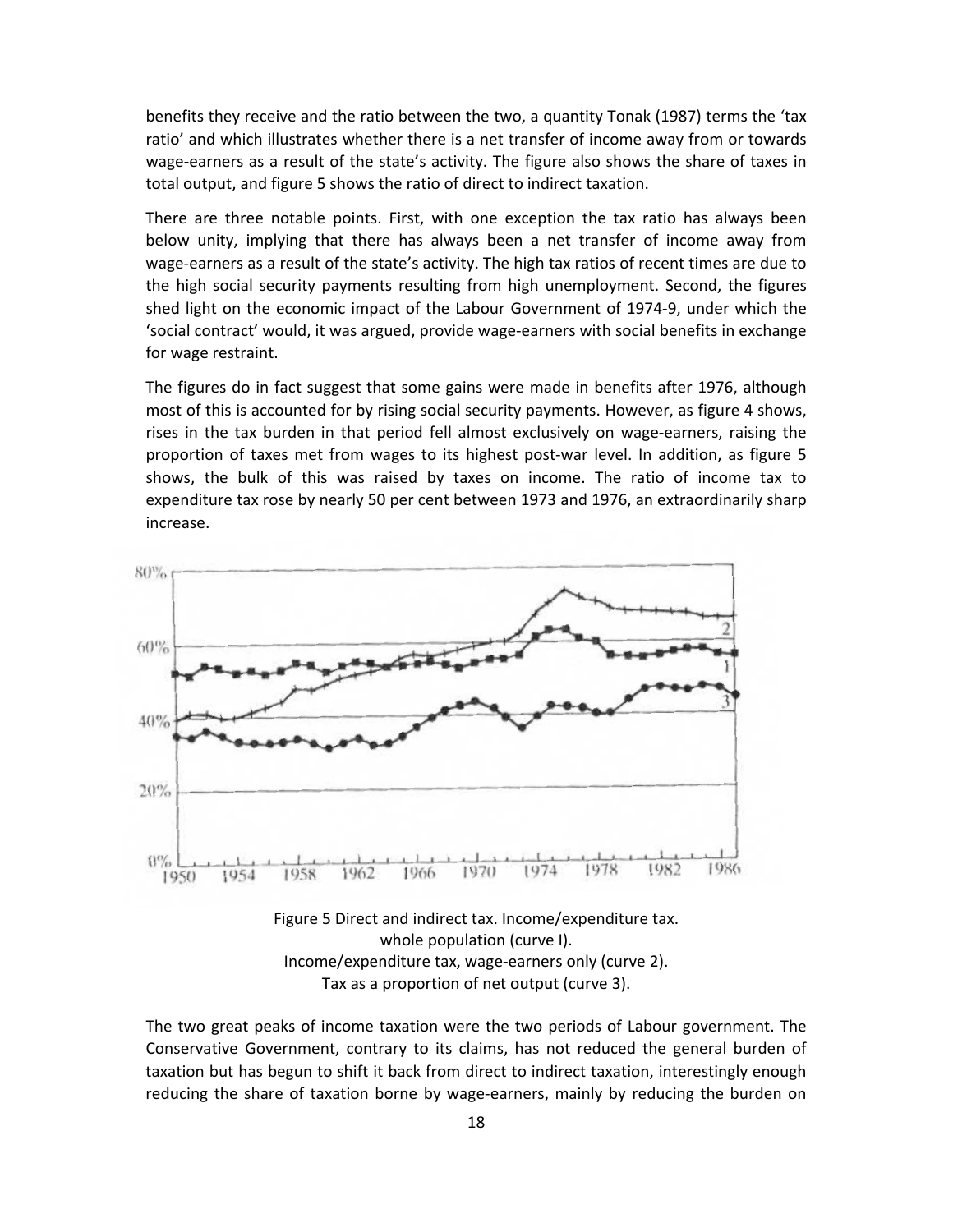high wage-earners. Thus Labour Governments financed a moderate social programme primarily by taxing wage incomes, a fact which explains both the winter of discontent and the broad perception of Labour as a 'high tax' party. The figures show very clearly that they effected no substantial transfer of income from property‐owners to wage‐earners.

As a final illustration of what can be achieved by this approach, table 1 presents an augmented schema of reproduction for the UK economy for the year 1984, the last year for which input-output data are available. This demonstrates the reproduction and circulation of value in the UK economy. The schema supplements Marx's as follows.

- 1. An extra department, department 3, has been added to represent the costs of circulation. This is subdivided into retailing and finance. No surplus value is produced in this department and its output is entirely consumed in circulation.
- 2. Departments 2a (wage goods) and 2b (luxury goods) have both been subdivided to show state production which, like that of department 3, generates no surplus. Thus the output of 2a, state services to wage labourers, is consumed by workers in the form of state services such as education and health.
- 3. Four extra columns show the distribution of surplus between the main class fractions of capital: manufacturing, commerce, finance and landlords. The landlords' costs have not been shown separately because of lack of data. Reading down any column shows the form in which the class fraction consumes its share of surplus. Reading across shows the form in which the produce of any department is allocated to the class fractions. This allocation includes both personal and corporate consumption.

For simplicity imports and exports have been subsumed into the table by treating the 'rest of the world' as if it were part of department 1.

| Means of<br>production        | Production           |                               |                                               |                  |                             |               |         |                       | Consumption     |                |                |                 |         |                                               |
|-------------------------------|----------------------|-------------------------------|-----------------------------------------------|------------------|-----------------------------|---------------|---------|-----------------------|-----------------|----------------|----------------|-----------------|---------|-----------------------------------------------|
|                               | Constant capital     |                               |                                               | Variable capital |                             |               |         |                       | Surplus         |                |                |                 |         |                                               |
|                               | Total<br>$V_{\sf p}$ | State $Ve$<br>$(= C_f + C_c)$ | Fixed $C_f$ Circ $C_e$ .                      | V                | Private<br>$(=V_{0}+V_{s})$ |               |         | Output<br>$C + V + S$ | DI.2<br>$(S_m)$ | D3c<br>$(S_n)$ | D3f<br>$(S_r)$ | Rent<br>$(S_r)$ | Total   | Replacement<br>$(C + V)$                      |
| D1                            |                      |                               | 423,218 19,458 403,760                        | 75,819           |                             | 59,923 15,896 | 139,629 | 638,665               | 9,119           | 2,036          | 5,184          |                 | 16,339  | 622,326                                       |
| Wage goods                    |                      |                               |                                               |                  |                             |               |         |                       |                 |                |                |                 |         |                                               |
| D2ap                          | 96,744               | 4,448                         | 92,296                                        | 12,721           | 10,054                      | 2,667         | 23,427  | 132,891               |                 |                |                |                 |         | 132,891                                       |
| D <sub>2</sub> a <sub>s</sub> | 14,766               | 3.869                         | 10.897                                        | 20.486           | 16.191                      | 4.395         |         | 35,251                |                 |                |                |                 |         | 35,251                                        |
| Luxury goods                  |                      |                               |                                               |                  |                             |               |         |                       |                 |                |                |                 |         |                                               |
| D <sub>2</sub> b <sub>p</sub> | 26,809               | 1,233                         | 25,577                                        | 3.525            | 2.786                       | 739           | 6.492   | 36,827                | 17.192          | 9,106          | 6,370          | 4.158           | 36,827  |                                               |
| D2bs                          | 14,506               | 3,801                         | 10,705                                        | 20,126           | 15,907                      | 4,219         |         | 34,633                | 16,168          | 8,563          | 5,991          | 3,911           | 34,633  | $\begin{matrix} 0 \\ 0 \end{matrix}$          |
| Labour of<br>circulation      |                      |                               |                                               |                  |                             |               |         |                       |                 |                |                |                 |         |                                               |
| D <sub>3c</sub>               | 29.371               | 2,478                         | 26.893                                        | 24,905           | 19.684                      | 5.221         |         | 54,276                | 40.010          | 7.256          | 5,178          | 1,832           | 54,276  |                                               |
| D3f                           | 16,911               | 3,400                         | 13,511                                        | 10,561           | 8,347                       | 2,214         |         | 27,472                | 20,252          | 3.673          | 2,621          | 927             | 27,472  | $\begin{smallmatrix}0\\0\\0\end{smallmatrix}$ |
| Total                         |                      |                               | 622,326 38,686 583,640 168,143 132,891 35,251 |                  |                             |               | 69.547  | 960,016               | 102,741         | 30,633         | 25,344         | 10,828          | 169,547 | 790,469                                       |

#### **Table 1 Reproduction scheme**

Overall, we have shown that with care it is possible to provide measures of Marx's value categories by adjusting the national accounts data. When estimates are made we have to be careful not to introduce bias or idiosyncrasies, or at least to understand how they are likely to affect the results. It is clear that using such an approach produces data which can tell a very different story from the unadjusted price data. Future work will be able to refine procedure to create a Marxist set of value accounts with which to develop quantitative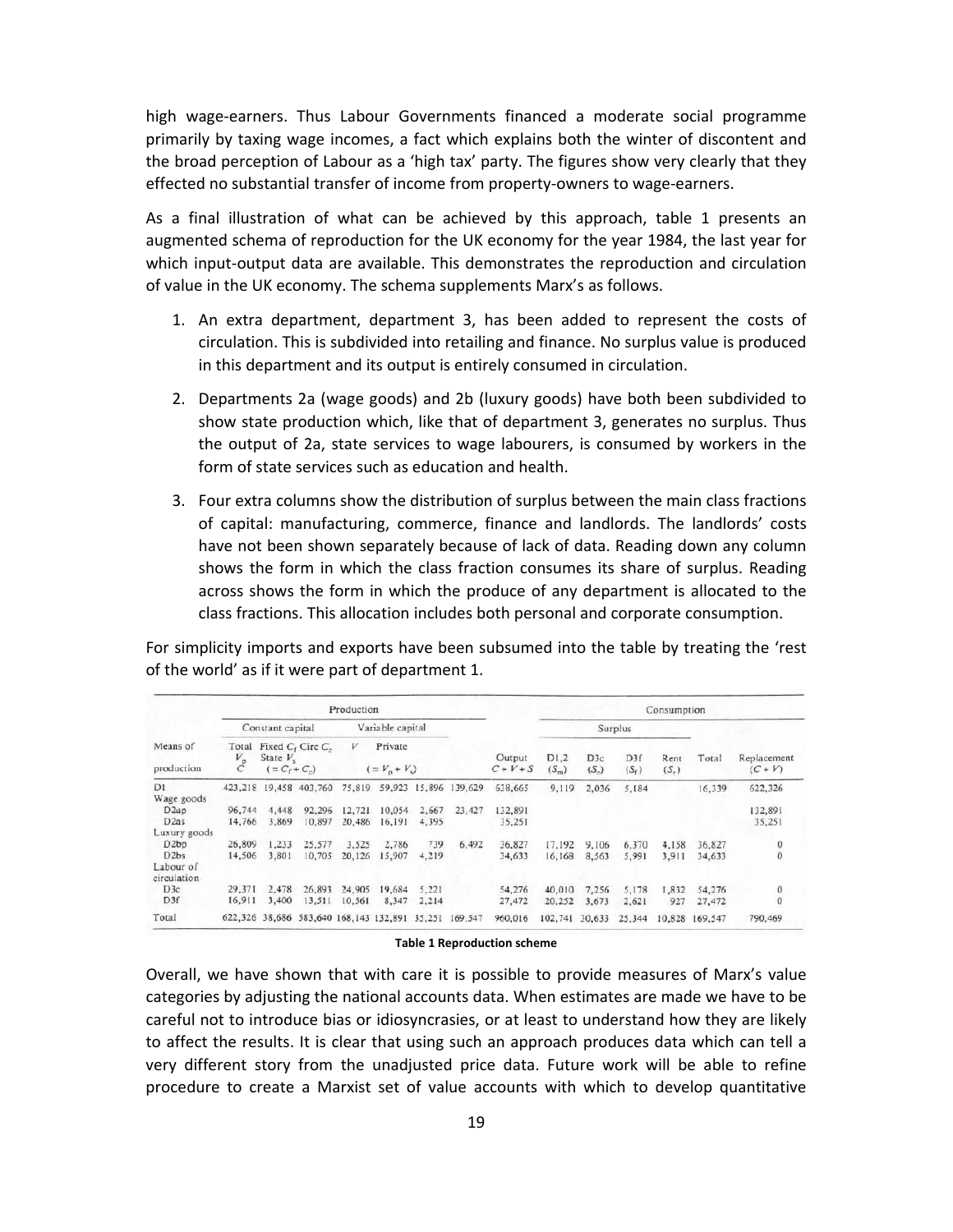Marxism. It is also possible, using common procedures, to produce accounts for different countries which will allow comparative analyses to be made.

#### ACKNOWLEDGEMENTS

This paper was the fruit of a collective research effort whose initial aim was to reproduce, in Europe, work done by Anwar Shaikh and Ertugrul B. Tonak on the social wage in the United States. Contributors included Paolo Giussani (Italy), Peter Bartelsheimer and Harald Wolf (FRG), Sungur Savran (Turkey), and Guido Herman (Belgium). Work on this project was supported by the Hamburg Institute for Social Research. Information on this project, more details on the procedures described in the paper, and the adjusted data are available from the author.

#### REFERENCES

Throughout this text the UK National Income Accounts (HMSO, London) are called the NIAs or 'the accounts'. The Central Statistical Office which collates the statistics is called the CSO; and the main sourcebook describing the way that the UK National Accounts are prepared (United Kingdom National Accounts: Sources and Methods, London, 1985) is abbreviated to S&M.

Althusser. L. and E. Balibar (1970). *Reading Capital.* London: Verso

Benetti, C. Berthomieu and Cartelier, J. (1979). *Qui Travaille pour Qui?* Cahiers Libre No. 354. Maspero, Paris

Dunne, P. (1991) (ed). *Quantitative Marxism.* Cambridge: Polity Press

Gill, L. (1976). *L'Economie Capitaliste: un Analyse Marxiste.* Montreal: Presses Socialistes Internationales. 2 Vols.

Grüske (1978). K. –D. 1978 *Die personale Budgetinzidenz,* Göttingen: Vandenhoeke and Ruprecht

Hake, W. (1972). *Unverteilings effekte des Budgets, Fine Analyse Seiner Personalen Inzidenz.* Göttingen: Vandenhoeke and Ruprecht

Hanusch et al (1982). *Verteiling öffentlicher Realtransfers durf Empfängergruppen in der Bundesrepublik Deutschland.* Stuttgart: Kohlhammer.

Latouche, S, (1975). *Le Projet Marxiste: Analyse Economique et Materialisme Historique. Paris: Presses Universitaires de Paris.*

Marx, K. (1969, 1978). *Theories of Surplus Value.* London: Lawrence and Wishart

Moseley (1985). 'The rate of surplus value in the postwar US Economy: a critique of Weisskopf's estimates'. *Cambridge Journal of Economics* 9 (March). 57‐79.

Ochoa, E. (1984). 'Labour values and prices of production: an interindustry study of the US economy, 1947‐72'. PhD Thesis, Ann Arbor, MI